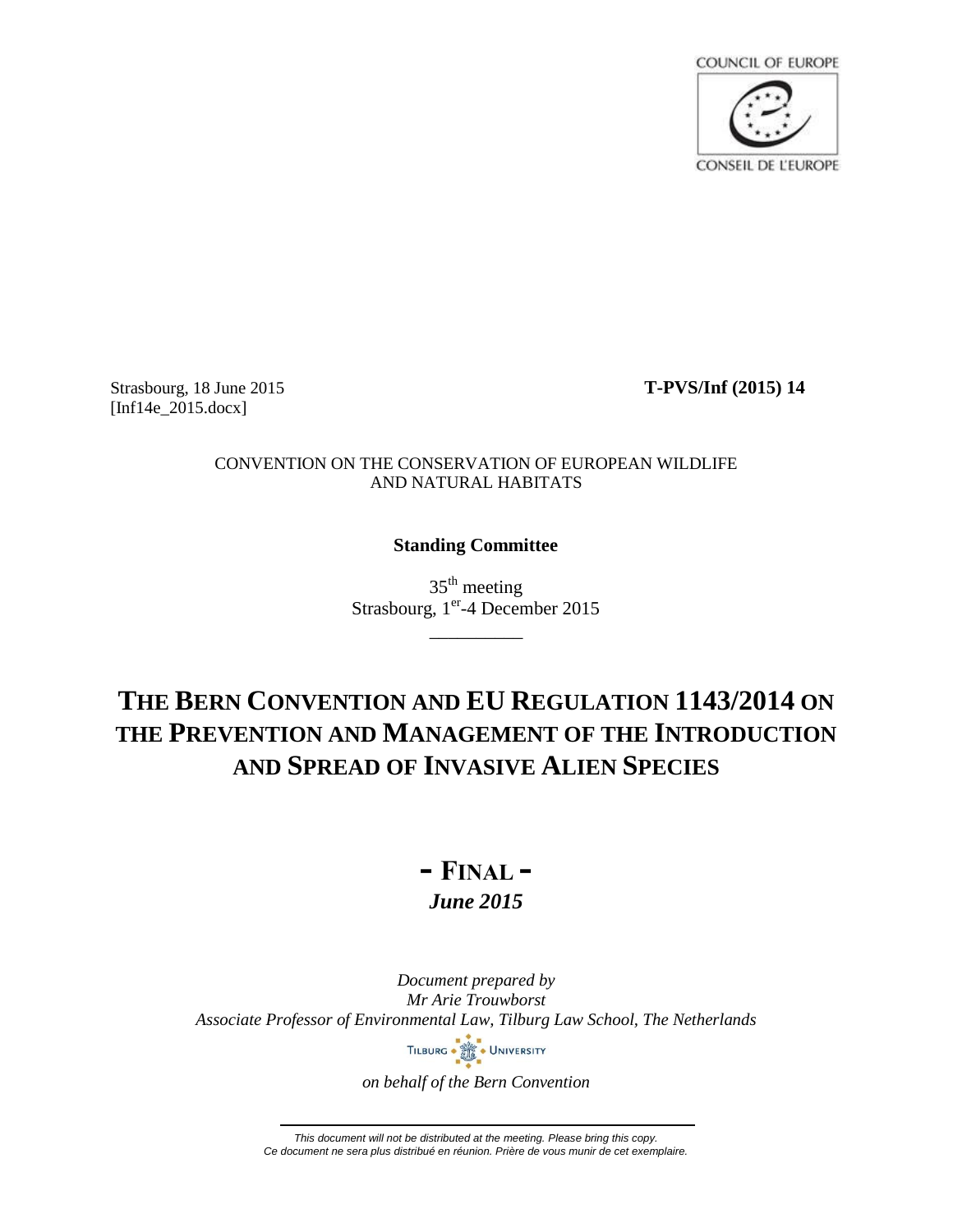# **TABLE OF CONTENTS**

| 1.                |                                                                                                                                                                             |  |
|-------------------|-----------------------------------------------------------------------------------------------------------------------------------------------------------------------------|--|
| 2.                |                                                                                                                                                                             |  |
| 2.1<br>2.2<br>2.3 | Some general issues to take into account when considering Bern Convention action                                                                                            |  |
| 3.                |                                                                                                                                                                             |  |
| 4.                |                                                                                                                                                                             |  |
| 4.1<br>4.2<br>4.3 |                                                                                                                                                                             |  |
| 5.                |                                                                                                                                                                             |  |
| 5.1<br>5.2<br>5.3 |                                                                                                                                                                             |  |
| 6.                |                                                                                                                                                                             |  |
| 6.1<br>6.2<br>6.3 | Management of widely spread IAS and ecosystem restoration under the IAS Regulation  21<br>Detection, eradication, management and restoration under the Bern Convention  22  |  |
| 7.                |                                                                                                                                                                             |  |
| 7.1<br>7.2        | Development of generic guidance regarding the implementation of the IAS Regulation 23<br>Development of a parallel regime for non-EU Bern Convention contracting parties 23 |  |
|                   |                                                                                                                                                                             |  |
|                   |                                                                                                                                                                             |  |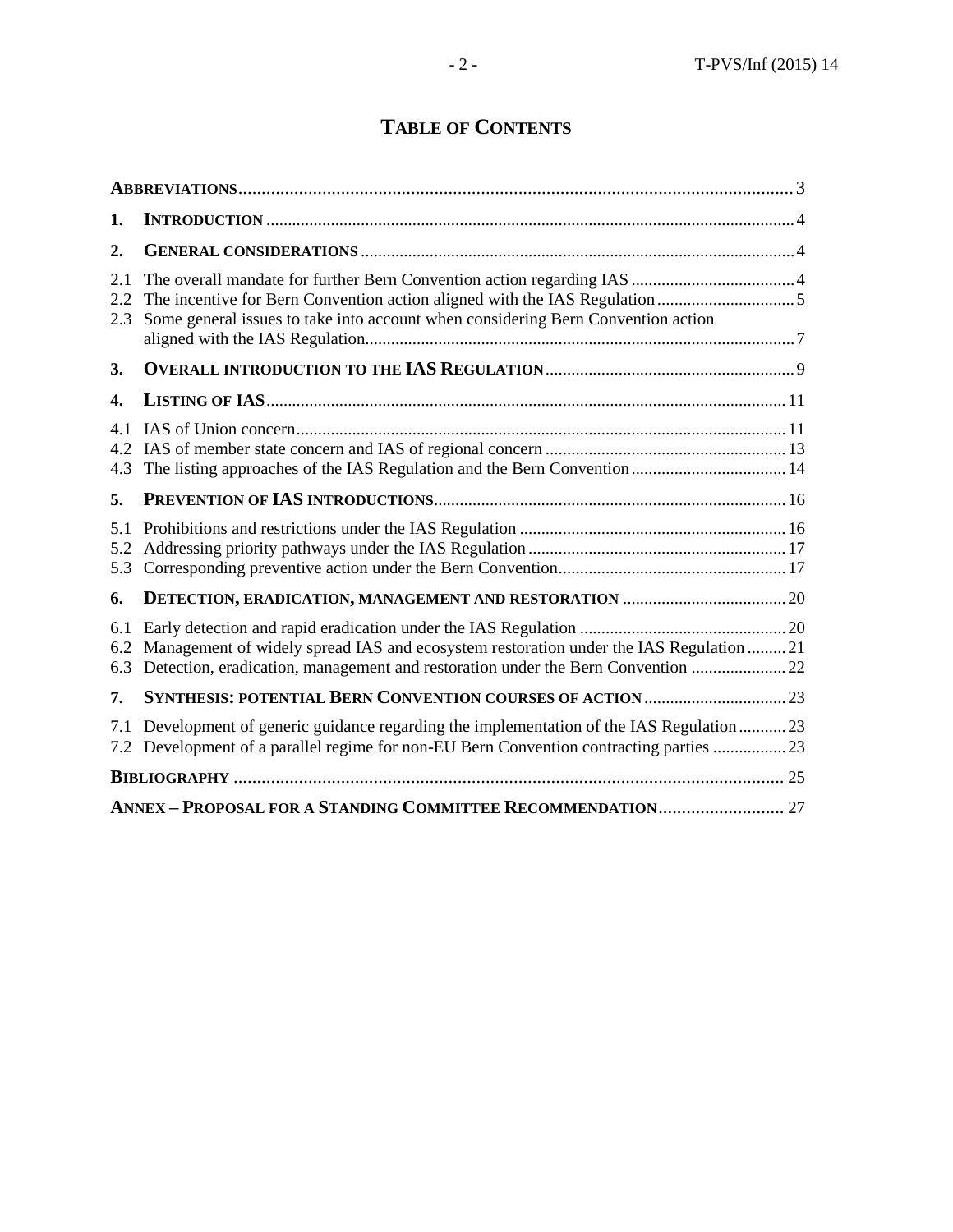## **ABBREVIATIONS**

| <b>ASCI</b>           | Area of Special Conservation Interest                                                                             |
|-----------------------|-------------------------------------------------------------------------------------------------------------------|
| <b>CBD</b>            | Convention on Biological Diversity                                                                                |
| <b>COP</b>            | Conference of the Parties                                                                                         |
| <b>EASIN</b>          | European Alien Species Information Network                                                                        |
| EU                    | European Union                                                                                                    |
| <b>IAS</b>            | Invasive alien species                                                                                            |
| <b>IAS</b> Committee  | Committee on Invasive Alien Species                                                                               |
| <b>IAS</b> Regulation | Regulation 1143/2014 on the Prevention and Management of the Introduction and<br>Spread of Invasive Alien Species |
| <b>SPS</b> Agreement  | WTO Agreement on the Application of Sanitary and Phytosanitary Measures                                           |
| <b>TFEU</b>           | Treaty on the Functioning of the European Union                                                                   |
| <b>Union IAS List</b> | List of invasive alien species of Union concern                                                                   |
| <b>WGIAS</b>          | Working Group on Invasive Alien Species                                                                           |
| <b>WTO</b>            | World Trade Organization                                                                                          |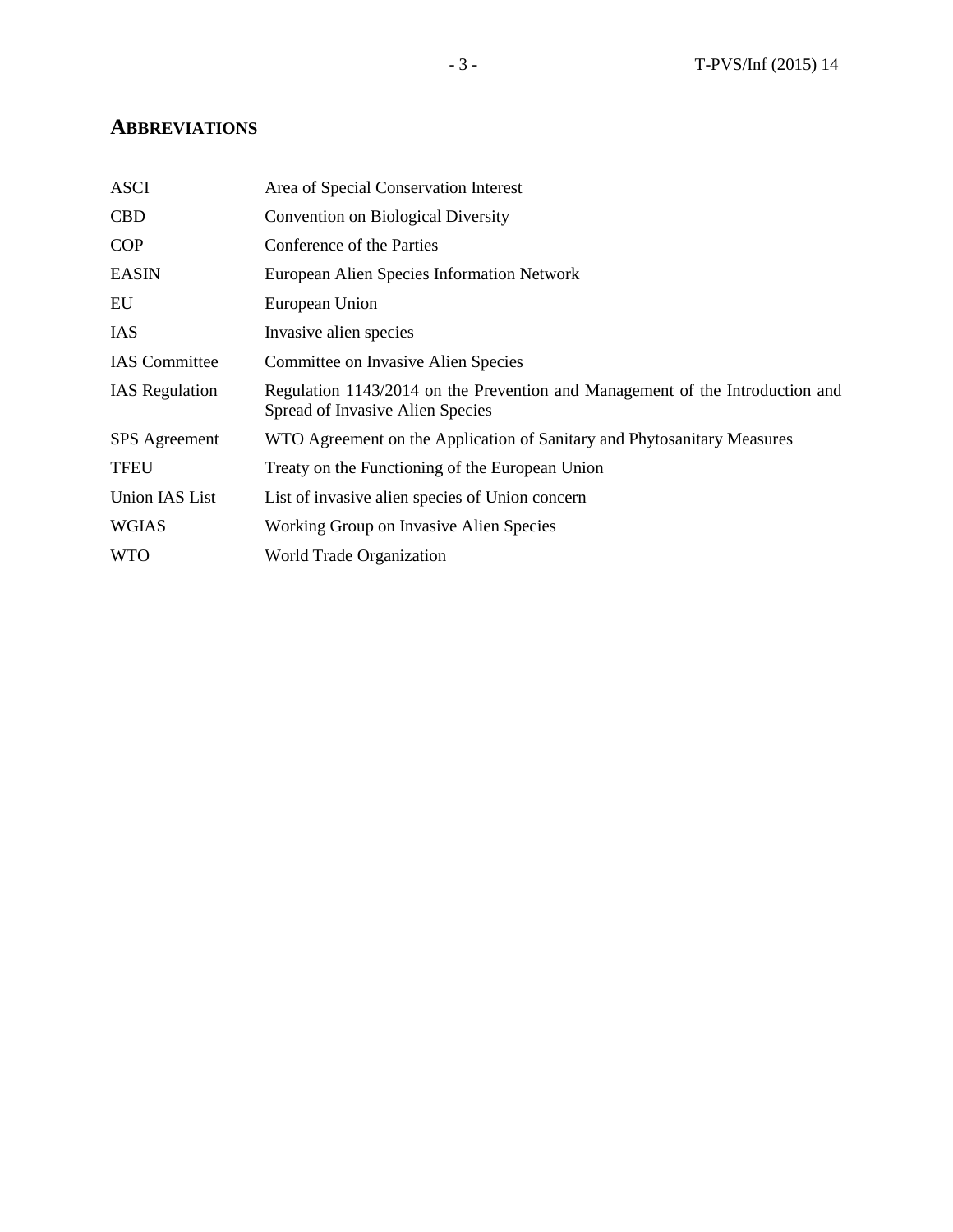## **1. INTRODUCTION**

The focus of this report is on the European Union (EU)'s Regulation 1143/2014 on the Prevention and Management of the Introduction and Spread of Invasive Alien Species (IAS Regulation), $<sup>1</sup>$  and in</sup> particular on the role that the Bern Convention could play in extending the actions provided for in the Regulation beyond the EU, and in facilitating the Regulation's effective implementation generally.

The IAS Regulation entered into force in the 28 EU member states on 1 January 2015. It lays down a range of rules to prevent, minimize and mitigate the adverse effects of invasive alien species (IAS) on European biodiversity, and on related ecosystem services and human health and safety, and also to reduce the socio-economic impacts of  $IAS.<sup>2</sup>$ 

This report explores options for extending the scope of (some of) the measures laid down in the IAS Regulation to Europe at large, beyond the EU, using the framework of the Bern Convention. It also explores options for synergies between the Regulation and Bern Convention work on IAS more generally. Accordingly, the IAS Regulation is analysed in this report paying special attention to:

- ways in which the Bern Convention could extend and adapt the measures contained in the Regulation to non-EU member states;
- fields of work flowing forth from the Regulation which could be addressed at the international level;
- possible technical work to be conducted within the framework the Bern Convention in order to broaden the scope of measures contained in the IAS Regulation beyond the EU; and
- the possible role of the Standing Committee of the Bern Convention regarding the above.

It is advisable to read this report in conjunction with the text of the IAS Regulation itself.<sup>3</sup>

In the Annex to this report a text is included that might serve as the basis for a Standing Committee Recommendation.

#### **2. GENERAL CONSIDERATIONS**

## **2.1 The overall mandate for further Bern Convention action regarding IAS**

The mandate of the Bern Convention Standing Committee to agree on further action to address the introduction and spread of IAS is evidently present. Article 14 of the Bern Convention establishes the responsibility of the Committee for supervising the Convention's application and, in particular, making "recommendations to the Contracting Parties concerning measures to be taken for the purposes of this Convention".<sup>4</sup> Action to reduce the threats posed by IAS is clearly in line with the aims set out in Article 1 of the Convention, and also with the specific obligations of parties under Articles 2, 3(1), 4 and 11. According to the latter provision, contracting parties undertake "to strictly control the introduction of nonnative species".<sup>5</sup> It should also be noted in the present context that Bern Convention parties are to "cooperate whenever appropriate and in particular when this would enhance the effectiveness of measures taken under other articles of this Convention".<sup>6</sup>

Measures under the Bern Convention to further the implementation of the IAS Regulation and to complement the Regulation in non-EU member states would, furthermore, build on a substantial body of guidance and actions already adopted under the Convention. Reference is made here, in particular, to the

<sup>&</sup>lt;sup>1</sup> Regulation (EU) No 1143/2014 of the European Parliament and of the Council of 22 October 2014 on the Prevention and Management of the Introduction and Spread of Invasive Alien Species.

<sup>&</sup>lt;sup>2</sup> IAS Regulation, Preamble, paragraph 6.

 $3$  For lack of space, the analysis below does not cover every detail of the Regulation, which covers over 20 pages of text, containing 38 preambular paragraphs and 33 substantive provisions – many of which are, moreover, quite elaborate.

 $4$  Article 14(1).

 $5$  Article 11(2)(b).

 $6$  Article 11(1)(a).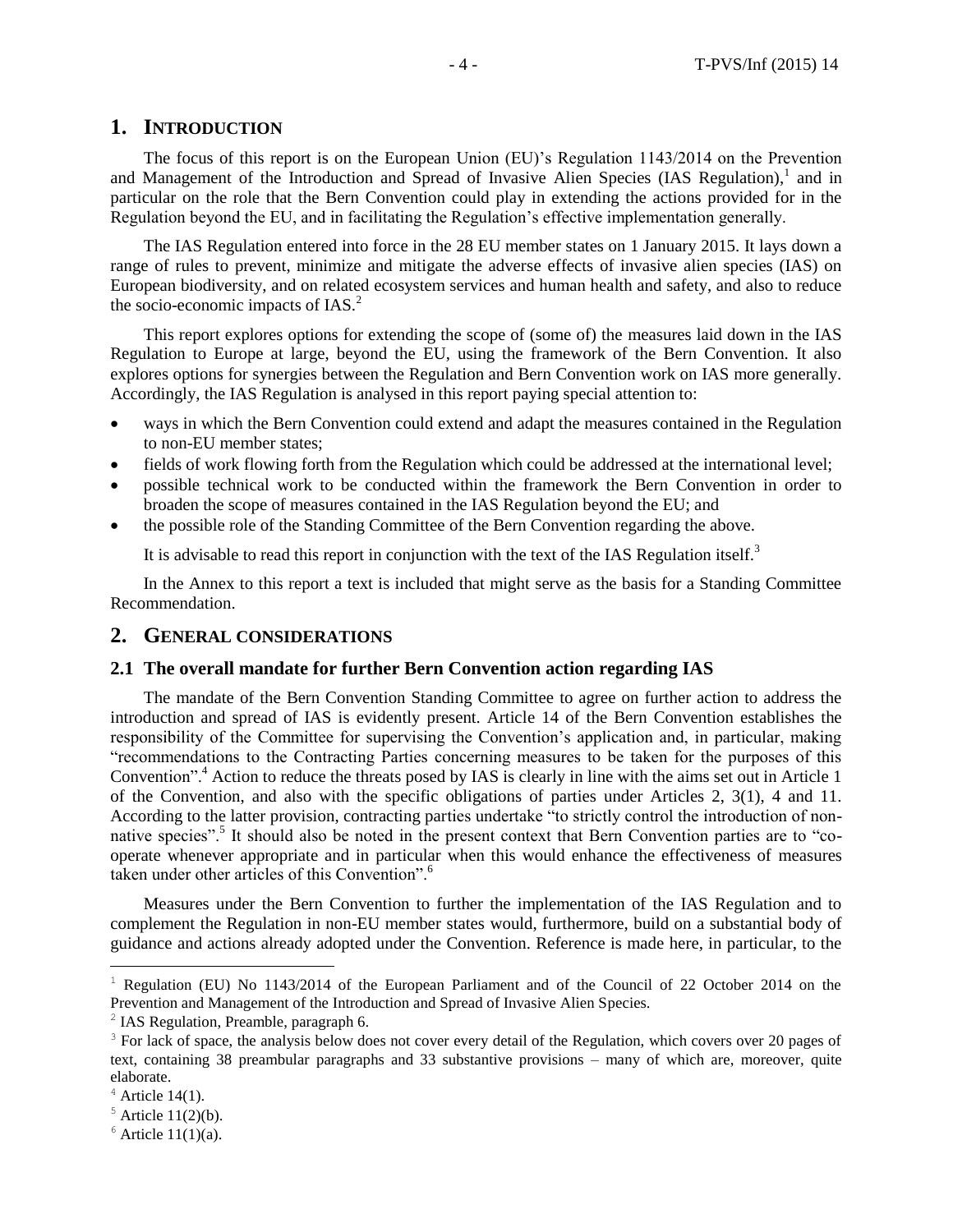many Standing Committee Recommendations on IAS, both general and specific,<sup>7</sup> several Bern Convention Codes of Conduct, ${}^{8}$  guidelines<sup>9</sup> and technical reports<sup>10</sup> on IAS, and generally to the work of the Group of Experts on Invasive Alien Species that was established under the Convention in 1992. Special mention should be made of the European Strategy on Invasive Alien Species, setting out a detailed road map for Bern Convention parties regarding the IAS challenge.<sup>11</sup> In 2003, the Standing Committee called on contracting parties to devise and implement national IAS strategies, taking into account this European Strategy.<sup>12</sup> Simultaneously, the Standing Committee specifically requested Bern Convention parties to:

"*co-operate, as appropriate, with other Contracting Parties and Observer states in the prevention of introduction of invasive alien species, the mitigation of their impacts on native flora and fauna and natural habitats, and their eradication or containment where feasible and practical, inter alia by exchanging information, collaborating in European projects and paying particular attention to invasive alien species in trade and transboundary areas*."<sup>13</sup>

This strong history of the Bern Convention regarding IAS issues has unfolded against a background of commitments undertaken under other international legal instruments.<sup>14</sup> A prominent example is Article  $8(h)$  of the Convention on Biological Diversity (CBD), <sup>15</sup> and the associated Guiding Principles for the Prevention, Introduction and Mitigation of Impacts of Alien Species, adopted by the CBD Conference of the Parties (COP) in  $2002<sup>16</sup>$ 

### **2.2 The incentive for Bern Convention action aligned with the IAS Regulation**

The recent entry into force of the IAS Regulation constitutes a milestone in the history of EU lawmaking for biodiversity conservation.<sup>17</sup> The Regulation introduces an elaborate set of obligations under EU law regarding measures that are specially tailored to dealing with the various challenges posed by IAS (see below Sections 3, 4, 5 and 6). These provisions concern 29 contracting parties of the Bern Convention, namely the 28 EU member states and the EU itself. The faithful implementation of the IAS Regulation in these 28 countries would evidently contribute to achieving the aims of the Bern Convention.

Those aims would be even better served, however, if comparable measures were also taken, preferably in a coordinated fashion, in the various European states that are not covered by the IAS Regulation. This point can be illustrated with reference to the Explanatory Memorandum submitted in

<sup>&</sup>lt;sup>7</sup> Recommendations Nos. 57 and 61 (1997), 77 and 78 (1999), 91 (2002), 99 (2003), 114 (2005), 123, 124, 125 and 126 (2007), 134 (2008), 141 and 142 (2009), 149 (2010), 154 (2011), 158, 160 and 161 (2012), 166 and 167 (2013), and 170 (2014).

<sup>&</sup>lt;sup>8</sup> Code of Conduct on Horticulture and Invasive Alien Plants, T-PVS/Inf(2008)2; Code of Conduct on Pets and Invasive Alien Species (including Ornamental Fish) in Europe, T-PVS/Inf(2011)01revE; European Code of Conduct on Zoological Gardens and Aquaria and Invasive Alien Species, T-PVS/Inf(2011)26E; European Code of Conduct for Botanic Gardens on Invasive Alien Species, T-PVS/Inf(2012)01E; European Code of Conduct on Hunting and Invasive Alien Species, T-PVS/Inf(2013)20E; European Code of Conduct on Recreational Fishing and Invasive Alien Species, T-PVS/Inf(2014)18E.

<sup>&</sup>lt;sup>9</sup> European Guidelines on Protected Areas and Invasive Alien Species, T-PVS/Inf(2013)22E.

 $10$  E.g., Elvira (2001); Shine (2006).

 $11$  Genovesi and Shine (2004).

 $12$  Recommendation No. 99 (2003) on the European Strategy on Invasive Alien Species, paragraph 1.

 $13$  Ibid., paragraph 2.

 $14$  See Genovesi and Shine (2004); Shine et al. (2005); Convention on Biological Diversity (2005); Shine (2006).

<sup>&</sup>lt;sup>15</sup> Convention on Biological Diversity (1992), www.biodiv.org. Article 8(h): 'Each Contracting Party shall, as far as possible and as appropriate: ... prevent the introduction of, control or eradicate those alien species which threaten ecosystems, habitats or species.'

<sup>&</sup>lt;sup>16</sup> CBD COP Decision VI/23; see also CBD COP Decision IX/4.

<sup>&</sup>lt;sup>17</sup> Beninde et al. (2014); Shine et al. (2009).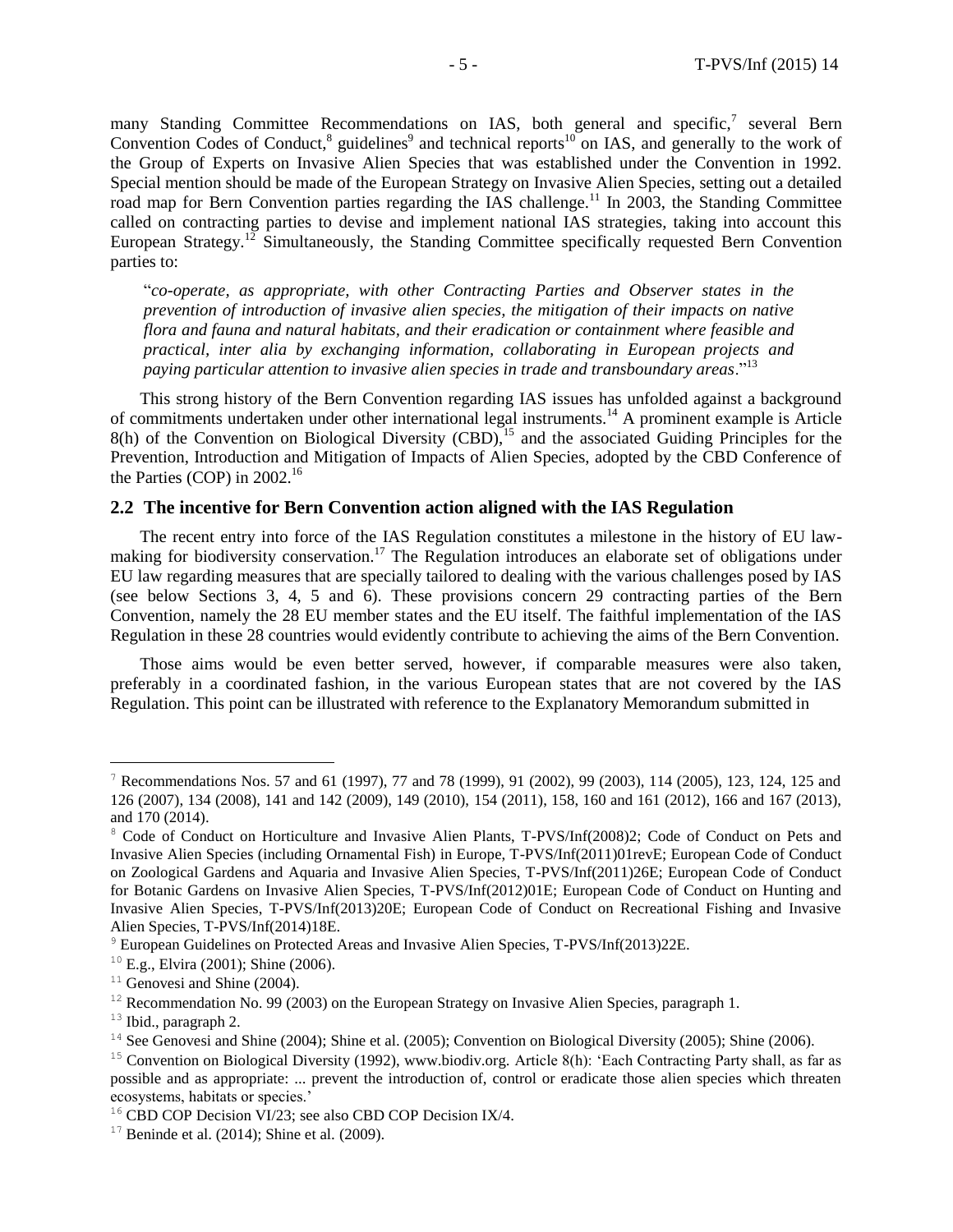2013 by the European Commission together with its proposal for an IAS Regulation.<sup>18</sup> The Memorandum reports that measures taken by EU member states to address IAS remain predominantly reactive, with insufficient attention being paid to prevention and the detection of new threats.<sup>19</sup> Efforts are furthermore described as fragmented, with substantial gaps in species coverage, and as often poorly coordinated.<sup>20</sup> It seems fair to assume that similar considerations apply to non-EU member states as well. In the same vein, it is instructive to consider some of the European Commission's considerations regarding the subsidiarity of its (then) proposed Regulation:

"*Union-level action is necessary as IAS problems are increasing and are cross-border by nature. In view of the lack of Union-level action, Member States are putting measures in place to cope with the problem at national level. They are investing resources and efforts in eradicating harmful IAS but such efforts can be undermined by a lack of action in a neighbouring Member State where the species is also present. … Current efforts are highly fragmented and inconsistent, leaving considerable policy gaps. These lead to ineffectiveness and do not solve the IAS problem. A mixture of Union and national, regional and local measures will be needed, in line with the principle of subsidiarity. However, a coherent approach at Union level will increase the effectiveness of the measures."*<sup>21</sup>

Evidently, what is stated here in respect of action at the EU level applies all the stronger in respect of action at the pan-European level. In other words, to a significant extent, the reasons that lie at the basis of the IAS Regulation also apply beyond the EU. It is thus not surprising that the IAS Regulation itself calls for coordination and cooperation between EU member states and non-member states. A general provision to that end is laid down in Article 22:

"*Member States shall, when complying with their obligations under this Regulation, endeavour to cooperate with third countries, as appropriate, including by using existing structures arising from regional or international agreements, for the purpose of meeting the objectives of this Regulation."*<sup>22</sup>

Incidentally, Article 22 also calls on EU member states to ensure close coordination amongst each other, again using, where practical and appropriate, "existing structures arising from regional or international agreements."<sup>23</sup>

The preceding considerations indicate the desirability of action extending beyond EU member states to supplement the measures incorporated in the IAS Regulation. The next step, for the purposes of this report, is to explore the merits for taking such action within the framework of the Bern Convention. To be sure, other options exist in order to shape and facilitate such action. These include bilateral coordination and the use of (sub)regional intergovernmental fora, for instance the Nordic Council. Furthermore, some consultations regarding the IAS Regulation and its implementation have already taken place between the European Commission and several non-EU countries that share borders with EU member states.

Having said that, various features of the Bern Convention appear to indicate that the Convention has a distinct role to play to complement the aforementioned efforts. First among these is the unique pan-European scope of the Convention, not only on paper but also in terms of actual Contracting Parties. Besides all EU member states, the latter include virtually all European countries that are not EU member states. Such non-EU Bern Convention parties in Europe are Albania, Andorra, Armenia, Azerbaijan, Belarus, Bosnia and Herzegovina, Georgia, Iceland, Liechtenstein, "the former Yugoslav Republic of

<sup>&</sup>lt;sup>18</sup> Proposal for a Regulation of the European Parliament and of the Council on the Prevention and Management of the Introduction and Spread of Invasive Alien Species (9 September 2013), COM(2013) 620 final.

<sup>&</sup>lt;sup>19</sup> Ibid., p. 2; for the underlying analysis of member state practice, see Sonigo et al. (2011).

 $20$  Ibid.

 $21$  Ibid., p. 5.

<sup>&</sup>lt;sup>22</sup> IAS Regulation, Article 22(2).

 $23$  Article 22(1).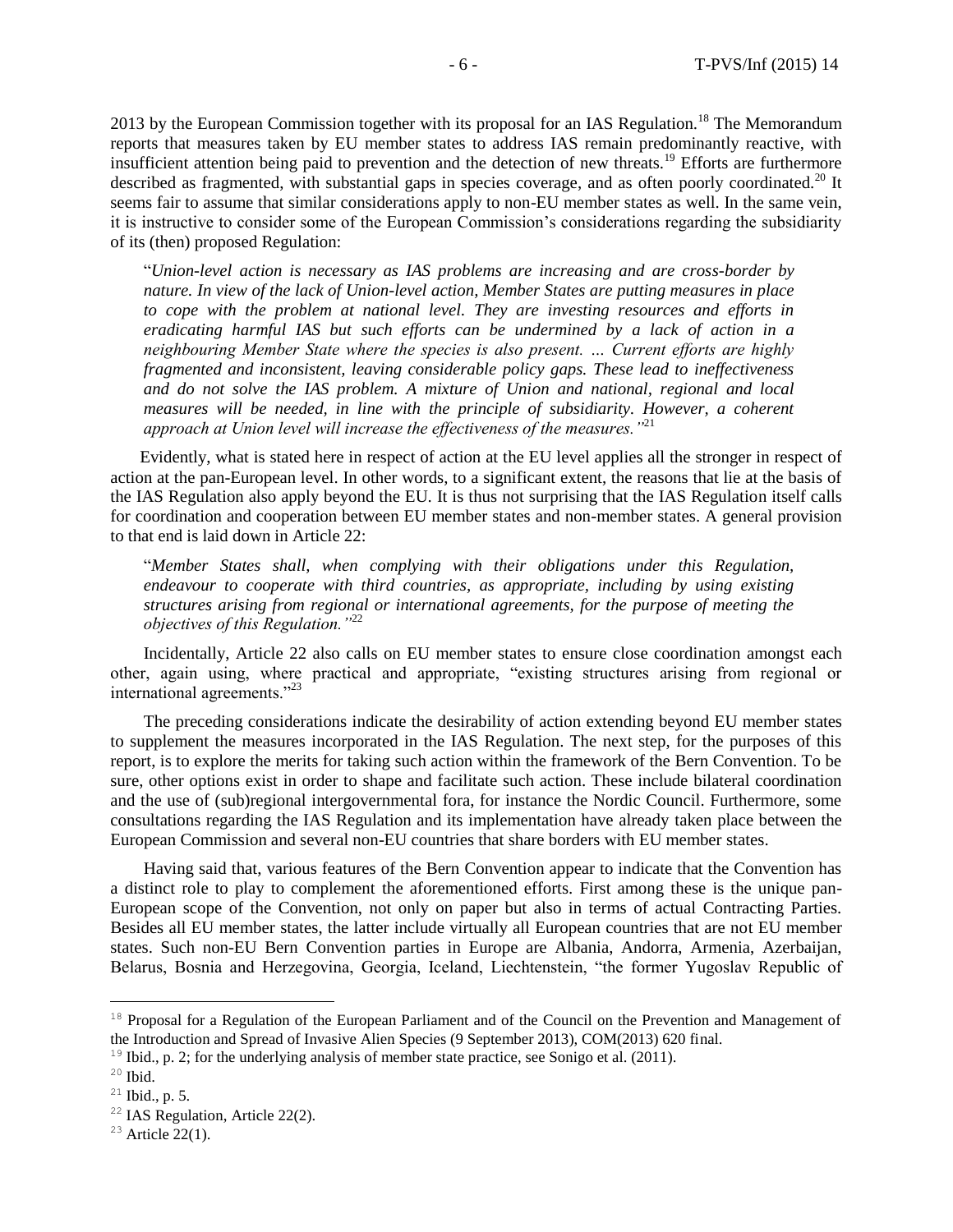Macedonia", Republic of Moldova, Monaco, Montenegro, Norway, San Marino, Serbia, Switzerland, Turkey, and Ukraine.<sup>24</sup>

A second feature is the strong track record of the Bern Convention concerning action to deal with IAS, alluded to above (see Section 2.1). This would seem to provide a solid foundation for any additional measures aligned with the IAS Regulation. It makes apparent sense to envisage the Bern Convention Standing Committee and IAS Group of Experts as covered by the reference in the IAS Regulation to

"*existing structures arising from regional or international agreements which may facilitate international coordination and cooperation, both amongst EU member states and between EU and non-EU countries.*"25

Third, Bern Convention action adopted to complement the IAS Regulation would not constitute the first time that the Standing Committee acts to complement EU legislation. A particularly evocative parallel can be drawn with the Emerald Network of Areas of Special Conservation Interest (ASCI), set up on the basis of Article 4 of the Convention through a series of Resolutions and Recommendations adopted by the Standing Committee.<sup>26</sup> The regime concerning the Emerald Network was specially shaped in order to mirror, in non-EU Bern Convention Contracting Parties, the Natura 2000 network set up under the EU Wild Birds<sup>27</sup> and Habitats<sup>28</sup> Directives.<sup>29</sup> "In a sense," to use the words of a Bern Convention guidance document, "the Emerald Network extends the EU nature conservation standards outside its borders."<sup>30</sup>

Finally, and importantly, at the  $34<sup>th</sup>$  Meeting of the Standing Committee in 2014, the EU and its member states expressly welcomed "the exploration of the possible future role of the Convention in relation to Regulation (EU) No 1143/2014."<sup>31</sup>

## **2.3 Some general issues to take into account when considering Bern Convention action aligned with the IAS Regulation**

Overall, the case for developing measures within the framework of the Bern Convention to supplement the IAS Regulation thus appears a strong one. At the same time, when designing any such action, due account should be taken of certain issues, including the various significant differences between the instruments, or mechanisms, involved.

The IAS Regulation is a legally binding instrument. Moreover, as it concerns a Regulation as opposed to a Directive, the instrument is directly applicable in all the EU member states. EU Regulations, besides setting out provisions targeting member states or institutions like the European Commission, can by themselves provide for rights and even obligations of citizens. A good example is Article 7 of the IAS

 $24$  The Russian Federation is not a party but has observer status at the meetings of the Standing Committee. African contracting parties are Burkina Faso, Morocco, Senegal and Tunisia.

<sup>&</sup>lt;sup>25</sup> IAS Regulation, Article  $22(1)-(2)$ .

 $26$  Resolution No. 1 (1989), Recommendations Nos. 14, 15 and 16 (1989), Resolutions Nos. 3 and 4 (1996), Resolutions Nos. 5 and 6 (1998), Recommendation No. 157 (2011), Resolution No. 8 (2012), Recommendation No. 172 (2014).

<sup>&</sup>lt;sup>27</sup> Directive 2009/147/EC of the European Parliament and of the Council of 30 November 2009 on the Conservation of Wild Birds (codified version of Council Directive 79/409/EEC of 2 April 1979 as subsequently modified).

<sup>&</sup>lt;sup>28</sup> Council Directive 92/43/EEC of 21 May 1992 on the Conservation of Natural Habitats and of Wild Fauna and Flora.

<sup>&</sup>lt;sup>29</sup> Generally, see Directorate of Democratic Governance, Culture and Diversity (2012); see also Epstein (2014), p. 17-20.

<sup>&</sup>lt;sup>30</sup> Directorate of Democratic Governance, Culture and Diversity (2012), p. 11.

<sup>&</sup>lt;sup>31</sup> General Secretariat of the Council, Compilation of EU and Member State statements/speaking points at 34<sup>th</sup> Meeting of the Standing Committee of the Bern Convention, 16916/14, ENV 996, Brussels, 15 December 2014; see Agenda Item 5.1.a.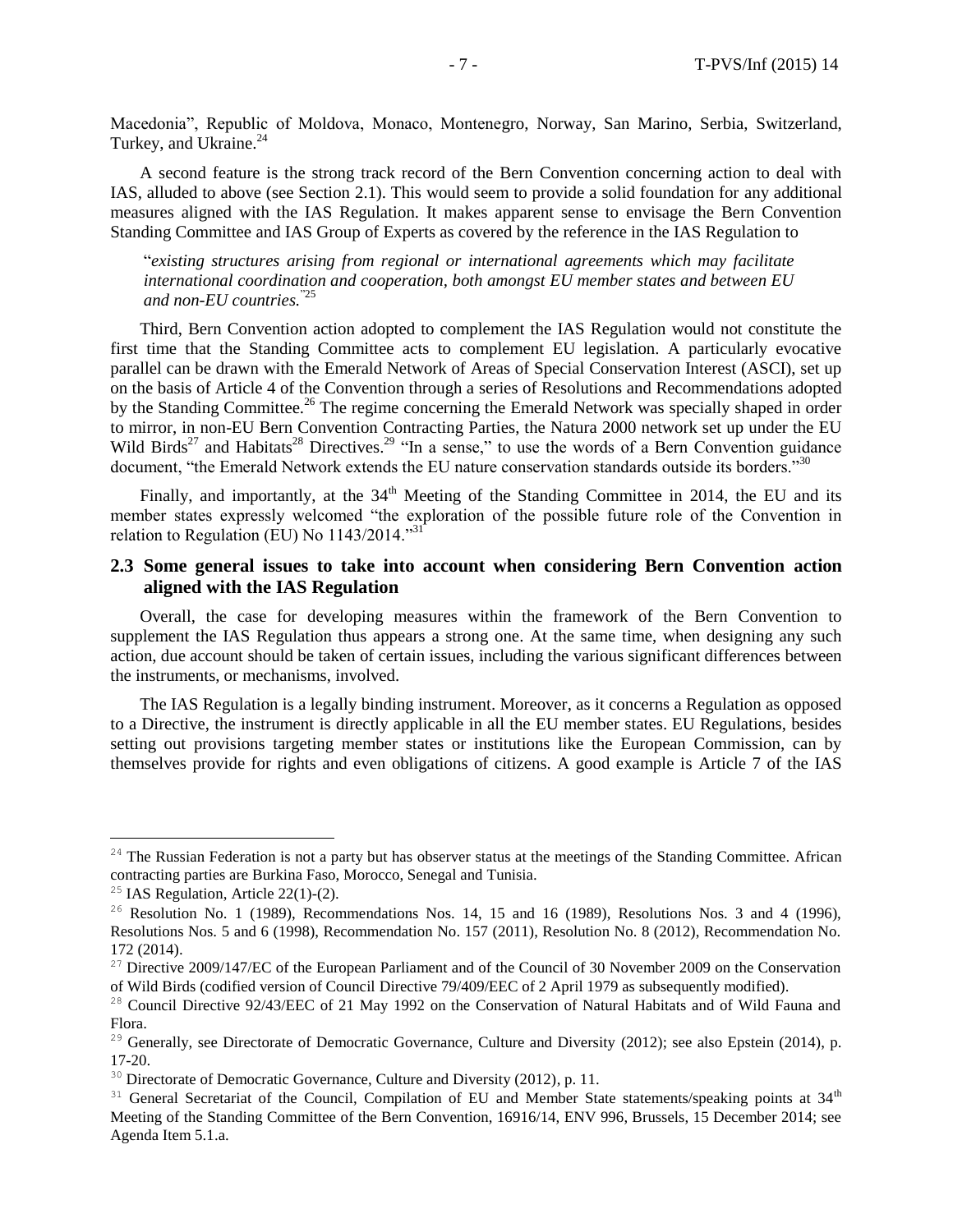regulation, laying down a generic prohibition of the intentional importation, transport, release, et cetera, of certain  $IAS^{32}$  (see Section 5.1 below).

Recommendations and Resolutions adopted by the Bern Convention Standing Committee are evidently of a different legal calibre. They are not themselves legally binding. Furthermore, if prohibitions similar to the one featured in Article 7 of the IAS Regulation were to be called for in a Standing Committee Recommendation or Resolution, these would first have to be implemented through changes in national legislation in order to take effect. Nevertheless, it would be a mistake to think that Standing Committee Recommendations and Resolutions are entirely without legal relevance. Depending on their content and the wording employed, such instruments can exert a distinct influence on the interpretation and application of the associated legally binding provisions contained in the Bern Convention itself<sup>33</sup> – such as, in the present context, Article  $11(2)(b)$  on IAS. One may draw another parallel here with the extensive guidance adopted by the Standing Committee concerning the Emerald Network, which evidently influences the interpretation and application of Article 4 of the Convention on habitat conservation.

At any rate, the differences between the EU's IAS Regulation and the mechanism of Bern Convention Recommendations and Resolutions as just highlighted should evidently inform any exercise aimed at complementing the IAS Regulation through Bern Convention action. In addition, compared to the IAS Regulation, the financial resources and capacity available to facilitate the implementation of associated Bern Convention action is probably more limited. Both points may be illustrated again with reference to the Emerald Network. On the one hand, "the Emerald constitution process and methodology got inspired and followed the Natura 2000 examples and best practices,"<sup>34</sup> and the aim has been to ensure as much "complementarity and consistency" between Natura 2000 and the Emerald Network as possible.<sup>35</sup> On the other hand, the differences in legal and institutional settings and available resources have led, in respect of the Emerald Network, to what has been described as a "simplified approach without losing the essence."<sup>36</sup>

In sum, also in the present context it will not be feasible nor indeed desirable to fully mirror the approach taken in the IAS Regulation within the framework of the Bern Convention. Rather, measures to complement the Regulation beyond the EU should be tailored to the extent and in the form appropriate to the framework of the Bern Convention. It is important to bear this in mind throughout the remainder of the present analysis.

Another consideration to take due account of when contemplating the taking of specific measures under the Bern Convention to match the IAS Regulation is the desirability of avoiding friction with obligations of Bern Convention contracting parties within the framework of the World Trade Organization (WTO), such as the WTO Agreement on Sanitary and Phytosanitary Measures (SPS Agreement).<sup>37</sup> In particular, measures ought to be avoided which could be challenged as constituting arbitrary or unjustified discrimination or disguised restrictions on trade as understood within the WTO regime.<sup>38</sup>

 $32$  Article 7(1).

<sup>&</sup>lt;sup>33</sup> Apt examples are Resolution No. 2 (1993) on the Scope of Articles 8 and 9 of the Bern Convention (revised in 2011); Recommendation No. 142 (2009) Interpreting the CBD Definition of Invasive Alien Species to Take into Account Climate Change; and Recommendation No. 173 (2014) on Hybridisation between Wild Grey Wolves (*Canis lupus*) and Domestic Dogs (*Canis lupus familiaris*). See further Shine (2010); Trouwborst (2011), p. 7-8, 12- 13; Trouwborst (2013), p. 305-311; and Trouwborst (2014).

<sup>&</sup>lt;sup>34</sup> Directorate of Democratic Governance, Culture and Diversity (2012), p. 11.

<sup>&</sup>lt;sup>35</sup> Directorate of Democratic Governance et al. (2013), p. 2.

<sup>&</sup>lt;sup>36</sup> Ibid.

 $37$  WTO Agreement on the Application of Sanitary and Phytosanitary Measures (1995).

<sup>&</sup>lt;sup>38</sup> See further Shine (2006).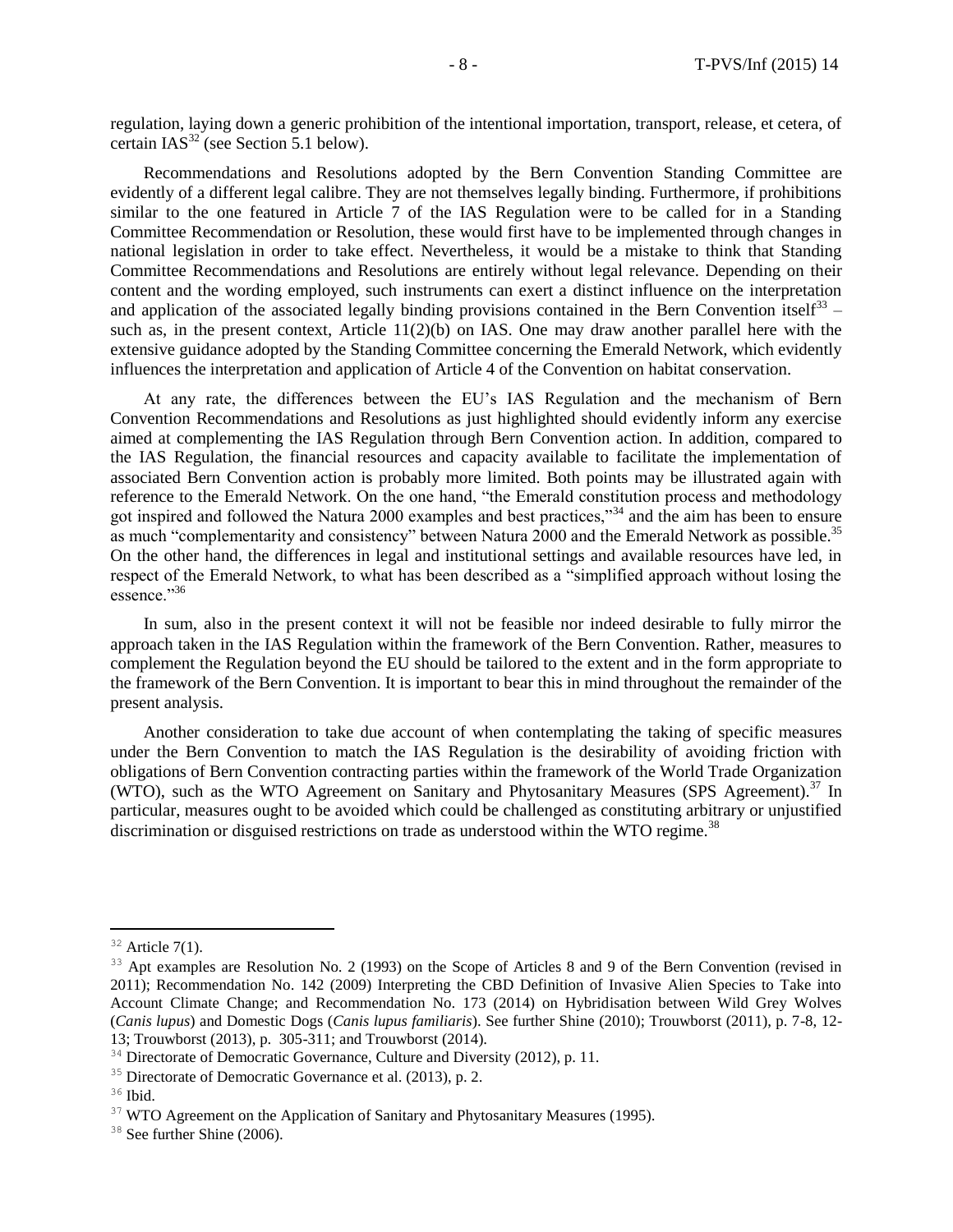## **3. OVERALL INTRODUCTION TO THE IAS REGULATION**

The IAS Regulation was designed using a number of guiding principles. These are: (i) prioritisation of action regarding particular IAS; (ii) a shift of attention towards preventive measures; (iii) building upon existing systems and efforts at national and international levels; and (iv) a gradual and phased-in approach.<sup>39</sup> Below, a bird's-eye view of the Regulation is provided, concisely introducing its structure and key elements. Several of these key elements are discussed in more detail in subsequent Sections of this report.

#### *Preamble*

The elaborate Preamble (38 paragraphs) explains, *inter alia*, the background to, reasons for, and content of the IAS Regulation, and links the Regulation to commitments under other international instruments. The Preamble draws express attention to the fact that the EU is a party to the Bern Convention, stressing in particular that the Union has thus "undertaken to take all appropriate measures to ensure the conservation of the habitats of the wild flora and fauna species."<sup>40</sup> Curiously, however, no reference is made to the obligation in Article 11(1)(a) of the Convention to "strictly control the introduction of non-native species."

#### *Chapter I – General provisions*

According to its first substantive provision, the Regulation sets out "rules to prevent, minimise and mitigate the adverse impact on biodiversity of the introduction and spread within the Union, both intentional and unintentional, of invasive alien species."<sup>41</sup> Chapter I contains definitions of 17 terms used in the Regulation. Some of the most significant are reproduced here:

- *alien species* "any live specimen of a species, subspecies or lower taxon of animals, plants, fungi or micro-organisms introduced outside its natural range; it includes any part, gametes, seeds, eggs or propagules of such species, as well as any hybrids, varieties or breeds that might survive and subsequently reproduce"<sup>42</sup>
- *introduction* "the movement, as a consequence of human intervention, of a species outside its natural range"<sup>43</sup>
- *invasive alien species* "an alien species whose introduction or spread has been found to threaten or adversely impact upon biodiversity and related ecosystem services<sup>"44</sup>
- *pathways* "the routes and mechanisms of the introduction and spread of invasive alien species"<sup>45</sup>

The Regulation applies to all IAS,<sup>46</sup> but not to pathogens causing animal diseases and certain other organisms covered under particular EU Regulations and Directives, regulating genetically modified organisms, organisms harmful to plants, species used in aquaculture, and micro-organisms used for plant protection and biocidal products.<sup>47</sup> It is also made clear that the Regulation does *not* apply to "species changing their natural range without human intervention, in response to changing ecological conditions and climate change."<sup>48</sup> This is in line with relevant guidance adopted under the Bern Convention.<sup>49</sup> (An

<sup>&</sup>lt;sup>39</sup> Proposal for a Regulation of the European Parliament and of the Council on the Prevention and Management of the Introduction and Spread of Invasive Alien Species (9 September 2013), COM(2013) 620 final.

<sup>40</sup> Preamble, paragraph 5.

<sup>&</sup>lt;sup>41</sup> Article 1.

 $42$  Article 3(1).

 $43$  Article 3(7).

 $44$  Article 3(2).

 $45$  Article 3(11).

 $46$  Article 2(1).

 $47$  Article 2(2)(b)-(g).

<sup>&</sup>lt;sup>48</sup> Article  $2(2)(a)$ ; see also Preamble, paragraph 7.

<sup>&</sup>lt;sup>49</sup> Standing Committee Recommendation No. 142 (2009) Interpreting the CBD Definition of Invasive Alien Species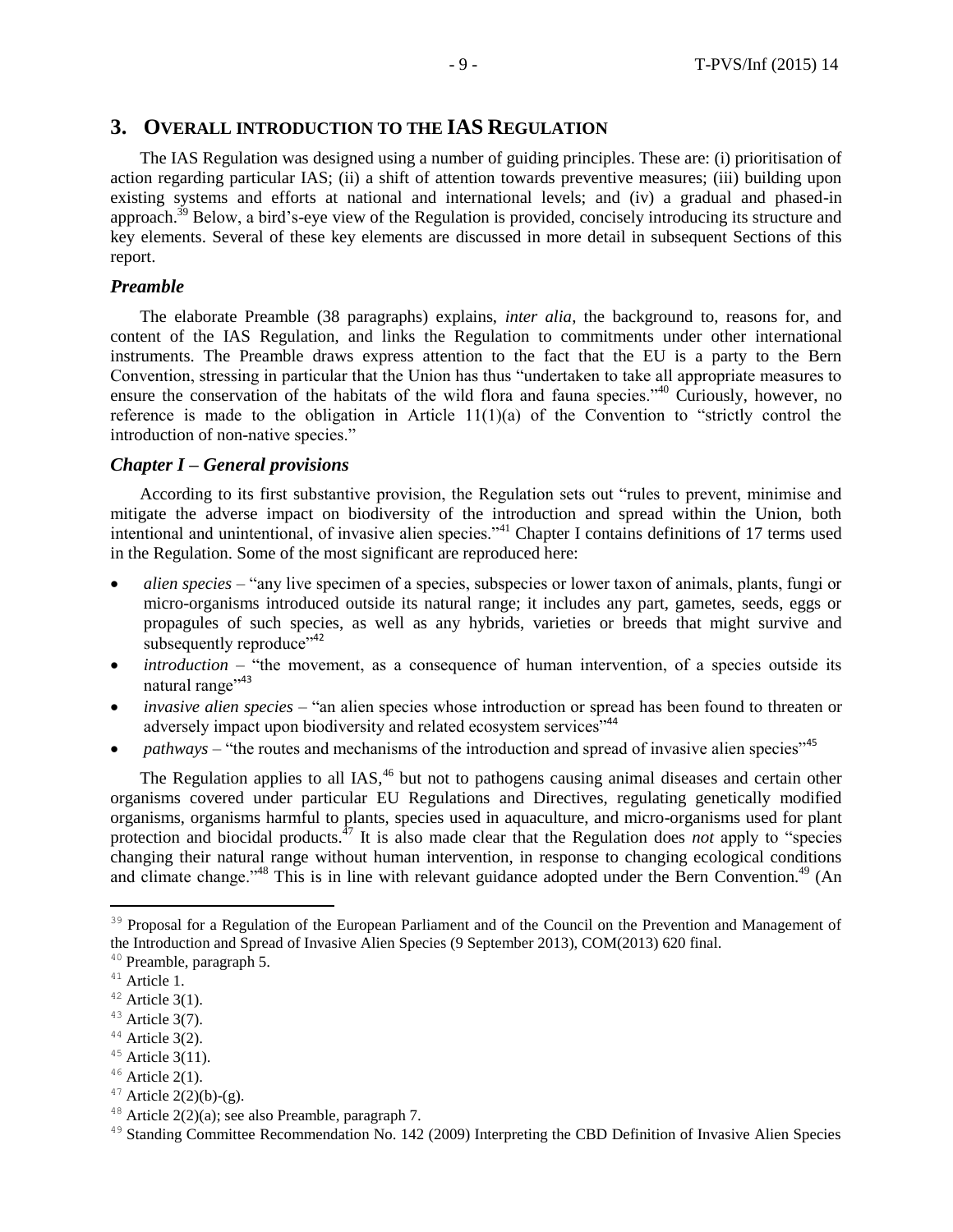apt example of a species moving by itself into areas where it did not previously occur is provided by the remarkable recent range expansions of the golden jackal (*Canis aureus*) in Europe.<sup>50</sup>) Most importantly, Chapter I sets out crucial provisions concerning the "List of invasive alien species of Union concern" (Union IAS List), which constitutes a central element of the Regulation, and the associated risk assessments (see further Section 4.1 below).

#### *Chapter II – Prevention*

This Chapter contains the measures deemed necessary to prevent the introduction into the EU, and the introduction or release into the environment, of IAS, both intentional and unintentional. These include a number of directly applicable prohibitions, and action plans addressing IAS pathways. The various measures are discussed in more detail below (see Sections 5.1 and 5.2).

#### *Chapter III – Early detection and rapid eradication*

The Regulation's third Chapter provides for various means to ensure that IAS of Union concern can be detected at EU borders and in the environment at an early stage, as well as the measures to be taken when such detection takes place. These include surveillance systems, border controls, mandatory notification of detected IAS of Union concern to the European Commission and other member states, and the mandatory application of eradication measures (see further Section 6.1 below.)

#### *Chapter IV – Management of IAS that are widely spread*

This Chapter addresses IAS of Union concern that are already established within the EU and new ones that elude preventive and early detection measures and manage to spread widely. It sets out an obligation for member states to apply effective management measures in defined circumstances. Another provision addresses the restoration of ecosystems damaged by IAS. (See further Section 6.2 below.)

#### *Chapter V – Horizontal provisions*

The aforementioned Article 22 on international cooperation within and beyond the EU is one of the provisions of Chapter V. It is accompanied by a provision stating that member states may adopt more stringent national rules regarding IAS, as long as these are compatible with overarching EU law, in particular the Treaty on the Functioning of the  $EU<sup>51</sup>$  (TFEU), and are notified to the European Commission.<sup>52</sup>

#### *Chapter VI – Final provisions*

This Chapter contains reporting obligations and various mechanisms to facilitate and ensure implementation, enforcement and review of the measures set forth in the Regulation. The following are particularly noteworthy:

*information support system* – An "information support system" is to be progressively established by the European Commission, in order to aid the Regulation's implementation.<sup>53</sup> Already by 2 January 2016, this system "shall include a data support mechanism interconnecting existing data systems" on IAS, principally to help the Commission and the member states in handling early detection notifications.<sup>54</sup> By 2 January 2019, this data support mechanism must be ready for exchanging other aspects of the Regulation's application.<sup>55</sup> According to the Regulation it may also include information

to Take into Account Climate Change.

<sup>50</sup> See Trouwborst, Krofel and Linnell (2015).

<sup>&</sup>lt;sup>51</sup> Treaty on the Functioning of the European Union (1958).

<sup>52</sup> IAS Regulation, Article 23.

 $53$  Article 25(1).

 $54$  Article 25(2).

<sup>&</sup>lt;sup>55</sup> Article 25(3).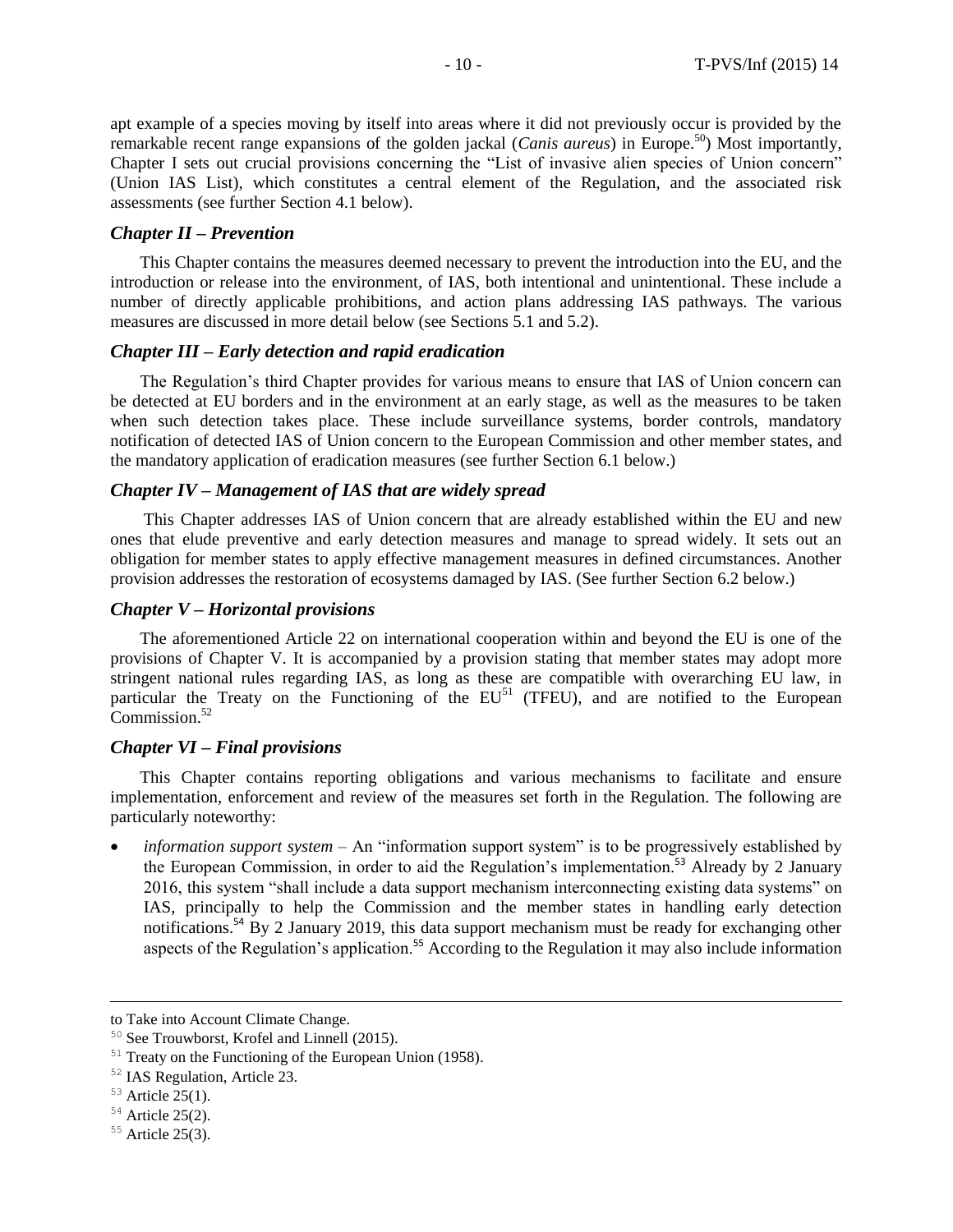on pathways, risk assessment, and management and eradication measures.<sup>56</sup> The information support system, denominated the European Alien Species Information Network (EASIN), is currently running and being developed further.<sup>57</sup> It is coordinated by the Joint Research Centre of the European Commission.

- *committee* A "committee" is established, consisting of representatives of all member states, to assist the European Commission in its tasks within the framework of the Regulation.<sup>58</sup> This "Committee on Invasive Alien Species" (IAS Committee) adopted its Rules of Procedure in February 2015.<sup>59</sup>
- *scientific forum*  A "scientific forum", consisting of representatives of the scientific community appointed by the member states, is to provide advice on scientific matters concerning the application of the IAS Regulation, and to aid the IAS Committee as appropriate.<sup>60</sup> The advice of this "Scientific Forum on Invasive Alien Species" will be sought in particular regarding the establishment and updating of the Union IAS List, risk assessment, emergency measures, and derogations from the eradication obligation (on the latter two, see Sections 5.1 and 6.1 below).<sup>61</sup>

Not expressly mentioned in the IAS Regulation but nevertheless noteworthy in the present context is the Working Group on Invasive Alien Species (WGIAS) which the European Commission has decided to reconvene with renewed membership. $62$  The WGIAS is conceived as an operational group intended to provide concrete input regarding the Regulation's implementation.

## **4. LISTING OF IAS**

Under the IAS Regulation, invasive alien species may be listed at various levels, according to the circumstances and the measures deemed appropriate. In this regard, the Regulation distinguishes IAS of "Union concern", IAS of "regional concern", and IAS of "Member State concern". As discussed below, it may be warranted to add another layer under the Bern Convention.

#### **4.1 IAS of Union concern**

Article 4 of the IAS Regulation instructs the European Commission to adopt a "List of invasive alien species of Union concern". $\frac{63}{63}$  This Union IAS List is reserved for the potentially most harmful species, posing threats "so significant that it justifies the adoption of dedicated measures applicable across the Union, including in the Member States that are not yet affected or are even unlikely to be affected."<sup>64</sup> The criteria for the selection of species for the Union IAS List are designed to ensure that (only) these most harmful species are included. These criteria, which are deemed the "core instrument of application of this Regulation,"<sup>65</sup> are as follows:

"*Invasive alien species shall only be included on the Union list if they meet all of the following criteria:*

- *(a) they are found, based on available scientific evidence, to be alien to the territory of the Union excluding the outermost regions;*
- *(b) they are found, based on available scientific evidence, to be capable of establishing a viable population and spreading in the environment under current conditions and in*

<sup>56</sup> Ibid.

<sup>57</sup> See www.easin.jrc.ec.europa.eu.

<sup>58</sup> Article 27.

<sup>&</sup>lt;sup>59</sup> Rules of Procedure of the 'Committee on Invasive Alien Species', Code C47600, 25 February 2015.

<sup>60</sup> Article 28.

<sup>&</sup>lt;sup>61</sup> Ibid. The Forum's first meeting took place on 21 April 2015.

 $62$  This is a working group within the Informal Commission Expert Group 'Co-ordination Group for Biodiversity and Nature'; its first meeting is scheduled on 12 June 2015.

 $63$  Article 4(1).

<sup>&</sup>lt;sup>64</sup> Preamble, paragraph 10.

<sup>&</sup>lt;sup>65</sup> Preamble, paragraph 11.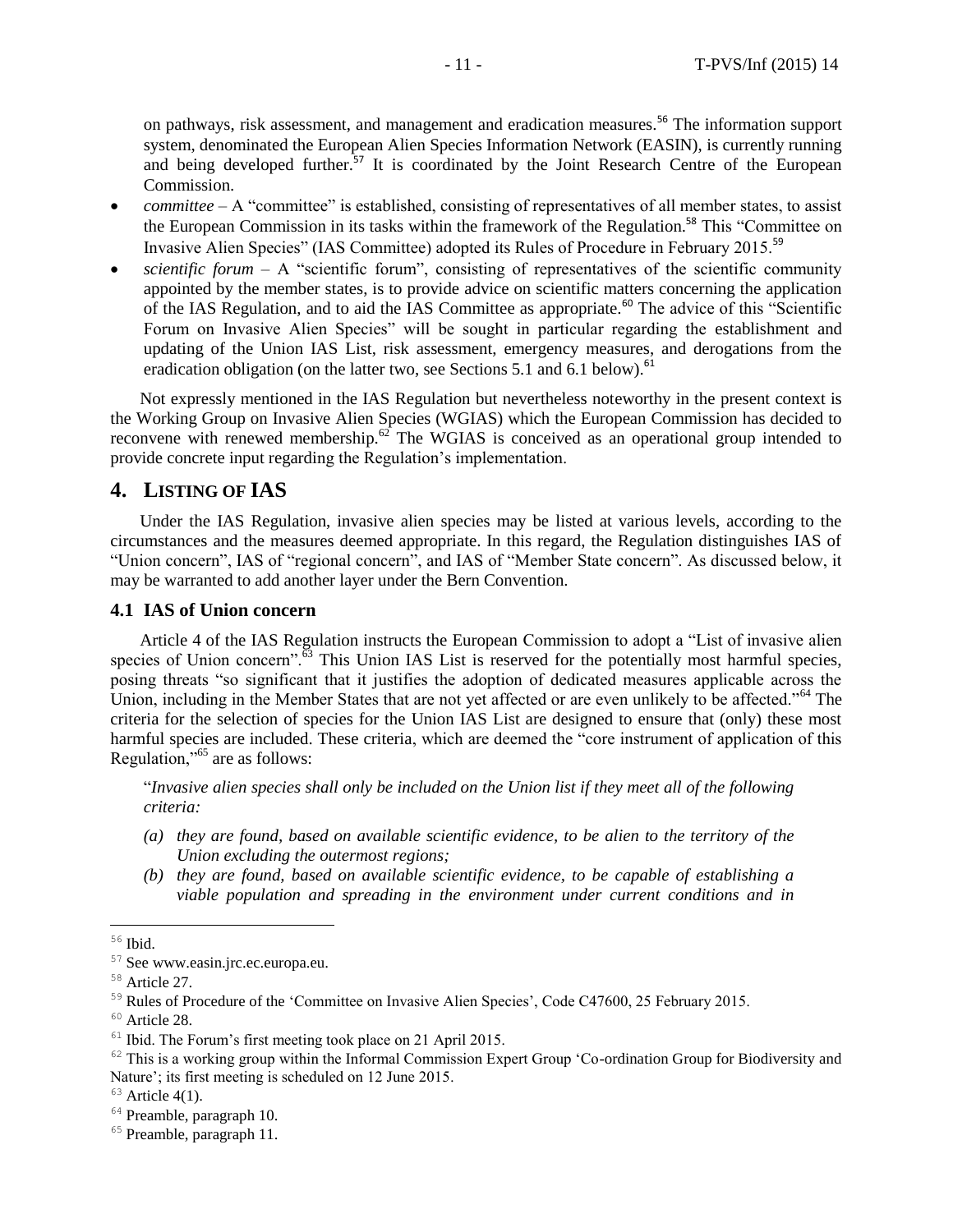*foreseeable climate change conditions in one biogeographical region shared by more than two Member States or one marine subregion excluding their outermost regions;*

- *(c) they are, based on available scientific evidence, likely to have a significant adverse impact on biodiversity or the related ecosystem services, and may also have an adverse impact on human health or the economy;*
- *(d) it is demonstrated by a risk assessment carried out pursuant to Article 5(1) that concerted action at Union level is required to prevent their introduction, establishment or spread;*
- *(e) it is likely that the inclusion on the Union list will effectively prevent, minimise or mitigate their adverse impact."*<sup>66</sup>

This cumulative set of restrictive criteria makes clear that species will not lightly be included in the Union IAS List. The criteria are to be applied, furthermore, "with due consideration to the implementation cost for Member States, the cost of inaction, the cost-effectiveness and the socio-economic aspects."<sup>67</sup> In addition, the Regulation determines that the List "shall include as a priority" those IAS that are "not yet present in the Union or are at an early stage of invasion and are most likely to have a significant adverse impact" and those that are "already established in the Union and have the most significant adverse impact."<sup>68</sup> Whereas the European Commission bears the primary responsibility for the listing of IAS of Union concern, member states may also propose species. In either case, a crucial requirement is the performance of a risk assessment for each species, covering a range of elements specified in Article 5 of the Regulation:

"*For the purposes of Article 4, a risk assessment shall be carried out in relation to the current and potential range of invasive alien species, having regard to the following elements:*

- *(a) a description of the species with its taxonomic identity, its history, and its natural and potential range;*
- *(b) a description of its reproduction and spread patterns and dynamics including an assessment of whether the environmental conditions necessary for its reproduction and spread exist;*
- *(c) a description of the potential pathways of introduction and spread of the species, both intentional and unintentional, including where relevant the commodities with which the species is generally associated;*
- *(d) a thorough assessment of the risk of introduction, establishment and spread in relevant biogeographical regions in current conditions and in foreseeable climate change conditions;*
- *(e) a description of the current distribution of the species, including whether the species is already present in the Union or in neighbouring countries, and a projection of its likely future distribution;*
- *(f) a description of the adverse impact on biodiversity and related ecosystem services, including on native species, protected sites, endangered habitats, as well as on human health, safety, and the economy including an assessment of the potential future impact having regard to available scientific knowledge;*
- *(g) an assessment of the potential costs of damage;*
- *(h) a description of the known uses for the species and social and economic benefits deriving from those uses."*<sup>69</sup>

The requirement of conducting a risk assessment, and the establishment of common criteria for its performance, are grounded in the desirability of achieving the Regulation's coherent application as well as

 $66$  Article 4(3), emphasis added.

 $67$  Article 4(6).

 $68$  Ibid.

 $69$  Article 5(1).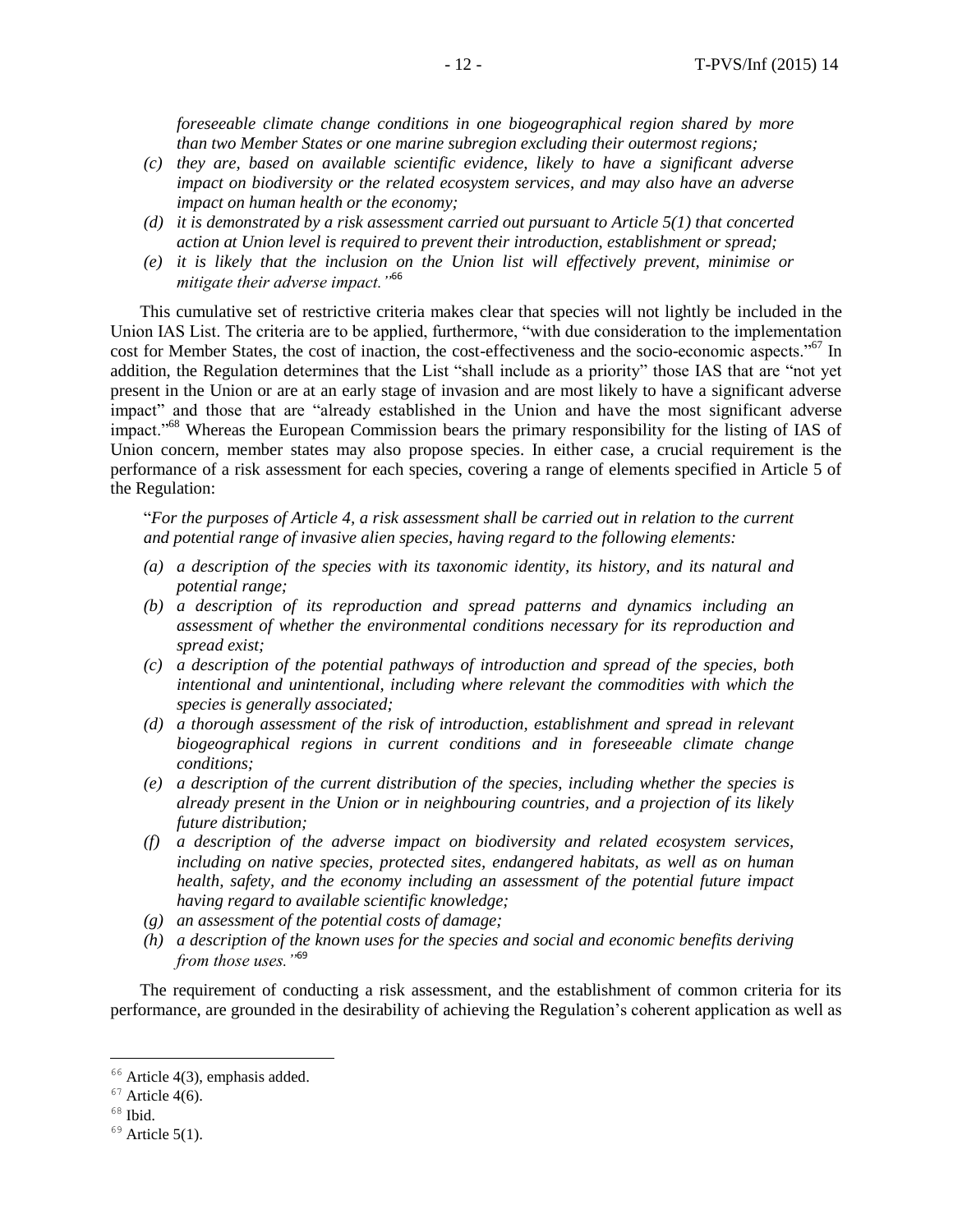ensuring "compliance with the rules under the relevant Agreements of the WTO" regarding trade restrictions on species.<sup>70</sup>

The Union IAS List is to be adopted by the European Commission through "implementing acts", following a denominated "examination procedure".<sup>71</sup> A draft of the List is to be submitted by the Commission to the aforementioned IAS Committee no later than 2 January 2016.<sup>72</sup> Technical work has already been set in motion to operationalize the approach set out in Articles 4 and 5 of the Regulation, so as to work towards an initial version of the Union IAS List.<sup>73</sup> A comprehensive review of the List is to be undertaken every six years at a minimum, and the List must in the meantime be updated by adding or removing species, as appropriate.<sup>74</sup>

EU member states are required to undertake a range of actions in respect of the species included in the Union IAS List, as discussed below (see Sections 5 and 6). Action by member states in respect of the other two species categories recognized in the Regulation – IAS of member state concern and IAS of regional concern – is optional rather than mandatory.

#### **4.2 IAS of member state concern and IAS of regional concern**

Article 12 of the Regulation provides that each member state may establish a "national list of invasive alien species of Member State concern". For the species involved, member states "may apply, in their territory, measures such as those provided for in Articles 7, 8, 13 to 17, 19 and 20, as appropriate".<sup>75</sup> The latter provisions concern restrictions to prevent IAS introductions, action plans on pathways, surveillance systems, official controls, early detection notifications, rapid eradication measures, management measures, and ecosystem restoration. Such national measures must be compatible with the TFEU.<sup>76</sup> When established, the list of IAS of member state concern and the corresponding measures must be communicated to the European Commission and the other member states.<sup>77</sup> It should be recalled that also generally, i.e., apart from Article 12, member states are allowed to adopt stricter IAS measures than provided for in the IAS Regulation.<sup>78</sup>

Article 11 of the Regulation addresses IAS "of regional concern" and "species native to the Union". From their national lists of IAS "of Member State concern", member states may identify "species native or non-native to the Union that require enhanced regional cooperation."<sup>79</sup> When the member states involved so request, the Commission is bound to facilitate international cooperation between them, in accordance with the aforementioned Article 22.<sup>80</sup> Moreover, Article 11 introduces a notable construction whereby concerned member states may request the Commission to impose a legally binding regime on all member states involved in order to deal with the IAS of regional concern, by declaring applicable some of the Regulation's core provisions on pathways, early detection, rapid eradication and management:

"*Where necessary, based on the impact of certain invasive alien species on biodiversity and related ecosystem services as well as on human health and the economy and provided that it is thoroughly substantiated by a comprehensive analysis of the justification for an enhanced* 

<sup>70</sup> Preamble, paragraph 13; see also paragraph 11.

<sup>&</sup>lt;sup>71</sup> Article 4(1); for the procedure itself, see Article 5 of Regulation (EU) No 182/2011 of the European Parliament and of the Council of 16 February 2011 Laying Down the Rules and General Principles concerning Mechanisms for Control by Member States of the Commission's Exercise of Implementing Powers.

<sup>72</sup> IAS Regulation, Article 4(1).

<sup>73</sup> Roy et al. (2014); Roy et al. (2015).

<sup>74</sup> IAS Regulation, Article 4(2).

 $75$  Article 12(1).

 $76$  Ibid.

 $77$  Article 12(2).

<sup>78</sup> Article 23.

 $79$  Article 11(1).

 $80$  Articles 11(2) and 22(1).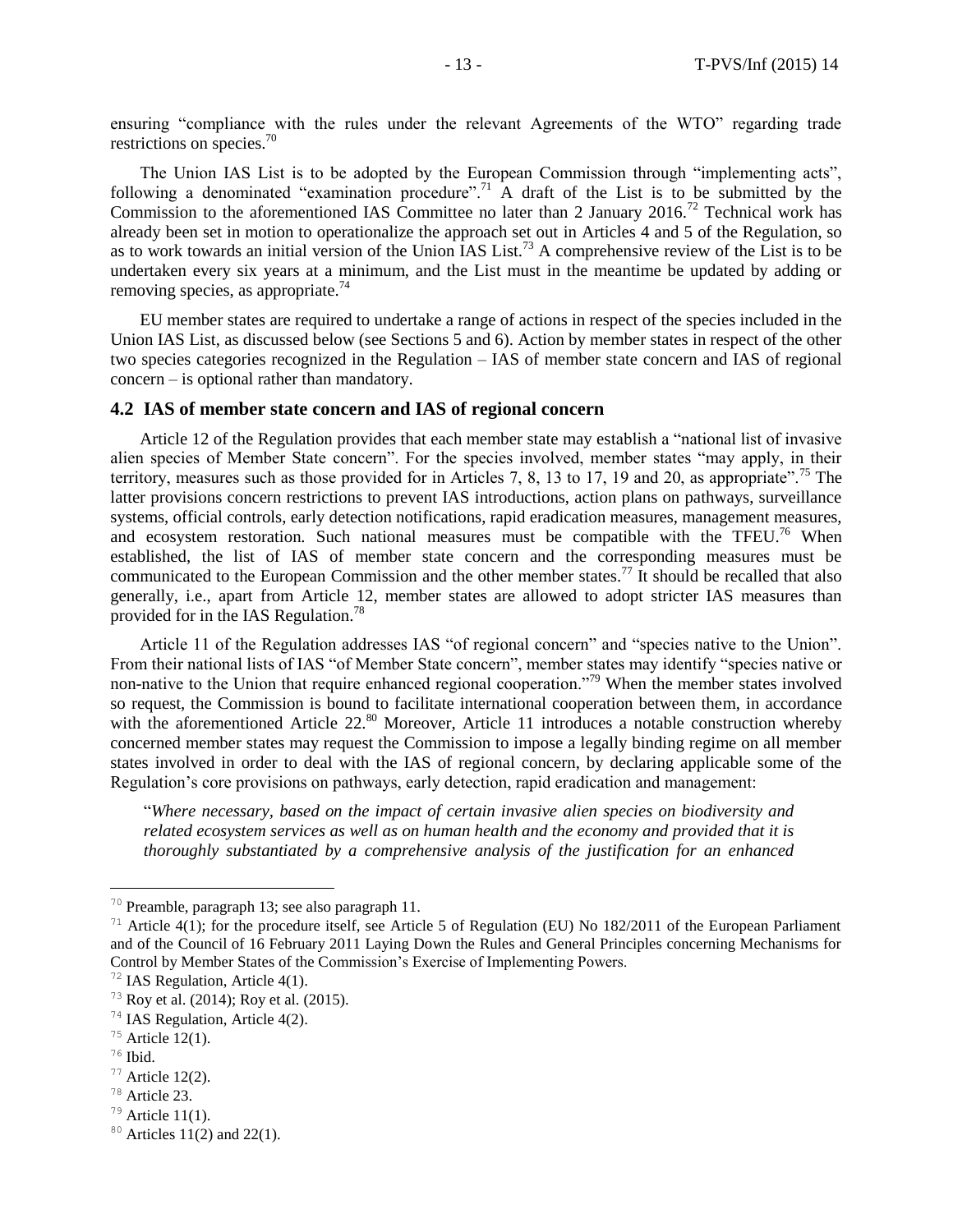*regional cooperation carried out by the requesting Member States, the Commission may require, by means of implementing acts, that the Member States concerned apply, mutatis mutandis, in their territory or part of it, Articles 13, 14 and 16, Article 17 notwithstanding Article 18, as well as apply Articles 19 and 20, as appropriate*."<sup>81</sup>

Given the size and biogeographic diversity of the EU, it may occur that species which constitute IAS of regional concern in one part of the EU are in fact native species in another part. With a view to these situations, Article 11 of the IAS Regulation stipulates that duties to eradicate or manage such species and various other obligations (Articles 13, 14, 16, 17, 19, 20 and 24) will not apply to such species in the member states where they are native.<sup>82</sup> Instead, the latter "native" member states are required to cooperate with the member states where the species pose a problem, in particular regarding the assessment of pathways, and may, in consultation with those other states involved, adopt relevant measures to avoid the species' further spread.<sup>83</sup>

#### **4.3 The listing approaches of the IAS Regulation and the Bern Convention**

Having outlined the approach taken to the listing of IAS under the EU Regulation, the next step is to consider the approach(es) that might be taken in this regard under the Bern Convention to supplement the Regulation in non-EU contracting parties. First and foremost, the question arises as to the utility and suitability of the Union IAS List, and the overall concept of IAS "of Union concern", in any efforts undertaken within the framework of the Bern Convention to supplement the IAS Regulation in non-EU member states. This is a complicated question with no straightforward answer.

Due note should be taken in this connection of the various efforts that have already been undertaken within the framework of the Bern Convention to identify IAS and suitable measures to deal with them. Indeed, one of the key actions proposed in the European Strategy on IAS is to "work towards a regional or subregional species listing system" that is "consistent with European and international law."<sup>84</sup> Of special interest in this regard is the "Metalist of known invasive alien species for Europe" (IAS Metalist) appended to Standing Committee Recommendation No. 125 (2007).<sup>85</sup> This IAS Metalist is intended as an "indicative alert list".<sup>86</sup> The Recommendation calls on Bern Convention parties to "regulate as appropriate" the intentional introduction, possession and trade in their territory" of the species in the Metalist, "where necessary, prohibiting the introduction, possession of and/or trade in those species that present an unacceptable risk,"87 while accompanying trade regulations where feasible and appropriate with eradication and/or other management measures.<sup>88</sup>

Whereas substantial overlap might be expected, it is difficult to predict at the present stage to what degree the Union IAS List will ultimately come to coincide with this Bern Convention Metalist. In any event, clear benefits of relying on the Union IAS List are the achievement of a uniform approach across the board, and that advantage would be taken of the robust, "WTO-proof" character of the Union IAS List in respect of trade restrictions regarding the species concerned, due to the rigorous risk assessments on which the List is founded.

At first sight, one eligible option would thus be for the Standing Committee to declare the Union IAS List, together with some of the associated measures (discussed below in Sections 5 and 6), applicable to the various European contracting parties of the Bern Convention that are not EU member states.

 $81$  Article 11(2).

 $82$  Article 11(3).

<sup>83</sup> Ibid.

<sup>&</sup>lt;sup>84</sup> Genovesi and Shine (2004), paragraph 5.2.3.

<sup>&</sup>lt;sup>85</sup> Recommendation No. 125 (2007) on Trade in Invasive and Potentially Invasive Alien Species in Europe, Appendix I.

<sup>&</sup>lt;sup>86</sup> Ibid., paragraph 5.

 $87$  Ibid.

<sup>88</sup> Ibid., paragraph 6.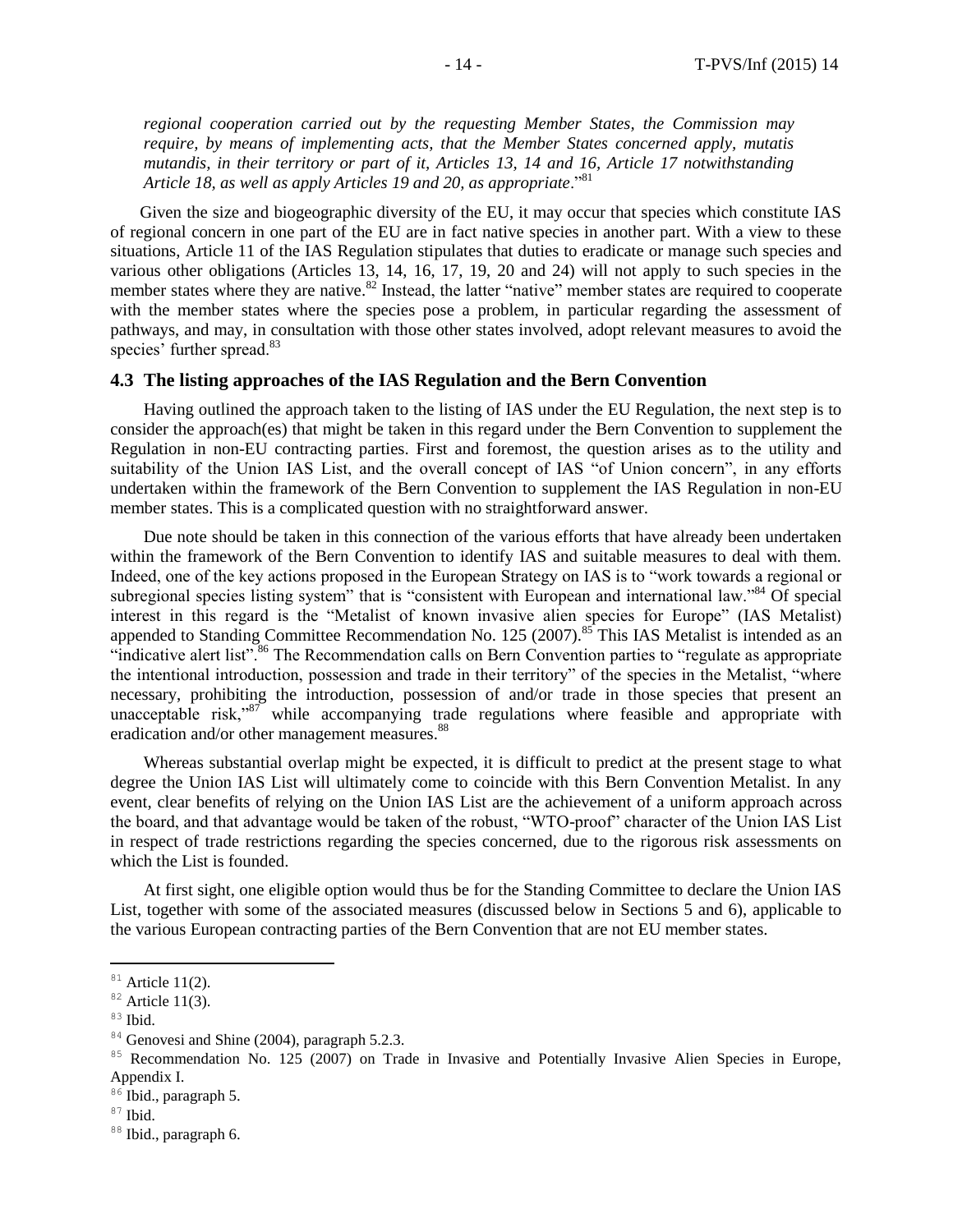Unfortunately, however, such a blanket declaration extending the Union IAS List without more to non-EU countries is subject to certain drawbacks. As will be recalled, the Union IAS List and the various associated mandatory measures are reserved for species that are alien to the entire European territory of the EU.<sup>89</sup> Whereas applying the Union IAS List to countries like Switzerland and Norway will probably be unproblematic, the further east on the European map one goes, the less appropriate the application of the Union List might become. There might be species on the Union IAS List that are actually native to Bern Convention parties like Ukraine, Turkey or Azerbaijan. Conversely, there might be species that pose a significant threat with regard to Convention Parties like the aforementioned ones, but are not included in the Union IAS List. Hence, it would *not* seem advisable for the Standing Committee to declare the Union IAS List applicable without more to non-EU Bern Convention parties. Rather, it seems that the suitability of the Union List, and every update of it, would need to be verified before linking it to particular actions by Bern Convention contracting parties.

An alternative approach would be to adopt an equivalent list that is based on, but not necessarily identical to, the Union IAS List, together with a regime of associated actions to be taken by (primarily non-EU) Bern Convention parties. This list, which for present purposes is referred to as the Bern Convention IAS List, could be reviewed, and as appropriate revised, by the Standing Committee on an annual basis. Union IAS List species that are inappropriate for inclusion in the Bern Convention IAS List could simply be left out. The issue of including species on this Bern Convention IAS List that are *not* included in the Union IAS List is slightly more complex. There are at least two basic options to go about this. Option (A) would be to make the addition of each candidate species that is not on the Union IAS List conditional upon the outcome of a risk assessment meeting, *mutatis mutandis*, the criteria set out in Article 5 of the IAS Regulation. The main advantage of this option is the achievement of a uniform and straightforward approach. A potential disadvantage of this option is that the demanding risk assessment requirements involved might in practice pose an obstacle to the inclusion of species that do in fact raise legitimate concerns. Option (B) would be to adopt a differentiated regime, with the strictest measures affecting international trade reserved for species that are also included in the Union IAS List as well as any further species backed by a risk assessment conforming to Article 5 of the IAS Regulation, and a "lighter" regime applicable to other species included in the Bern Convention IAS List. In brief, option (A) would thus result in a more uniform and straightforward but less tailor-made approach. *Vice versa*, option (B) would result in a less uniform and straightforward but more tailor-made approach, as it enables the addition of a broader array of (potential) IAS. In either scenario, the Union IAS List would serve as the point of departure, but not be declared directly and automatically applicable.

On a different note, it is in any scenario conceivable for the Bern Convention to contribute, as appropriate, to the performance of risk assessments in connection with the Union IAS List – and by extension any Bern Convention version thereof. This could be done through the Group of Experts on IAS and/or through the commissioning of technical work.

Lastly, in contrast with the concept of IAS "of Union concern", it would seem that the IAS Regulation's concepts of IAS "of Member State concern" and IAS "of regional concern" as described above can conceptually be emulated more easily in any Bern Convention regime building on the EU Regulation. Indeed, given the vast geographic scope of the Convention, the development of regional approaches incorporating both non-EU member states and EU member states, as appropriate, might add significant value, as for certain species this would be more suitable than a generic pan-European approach.

 $89$  See the criterion in Article 4(3)(a) of the IAS Regulation, reproduced above.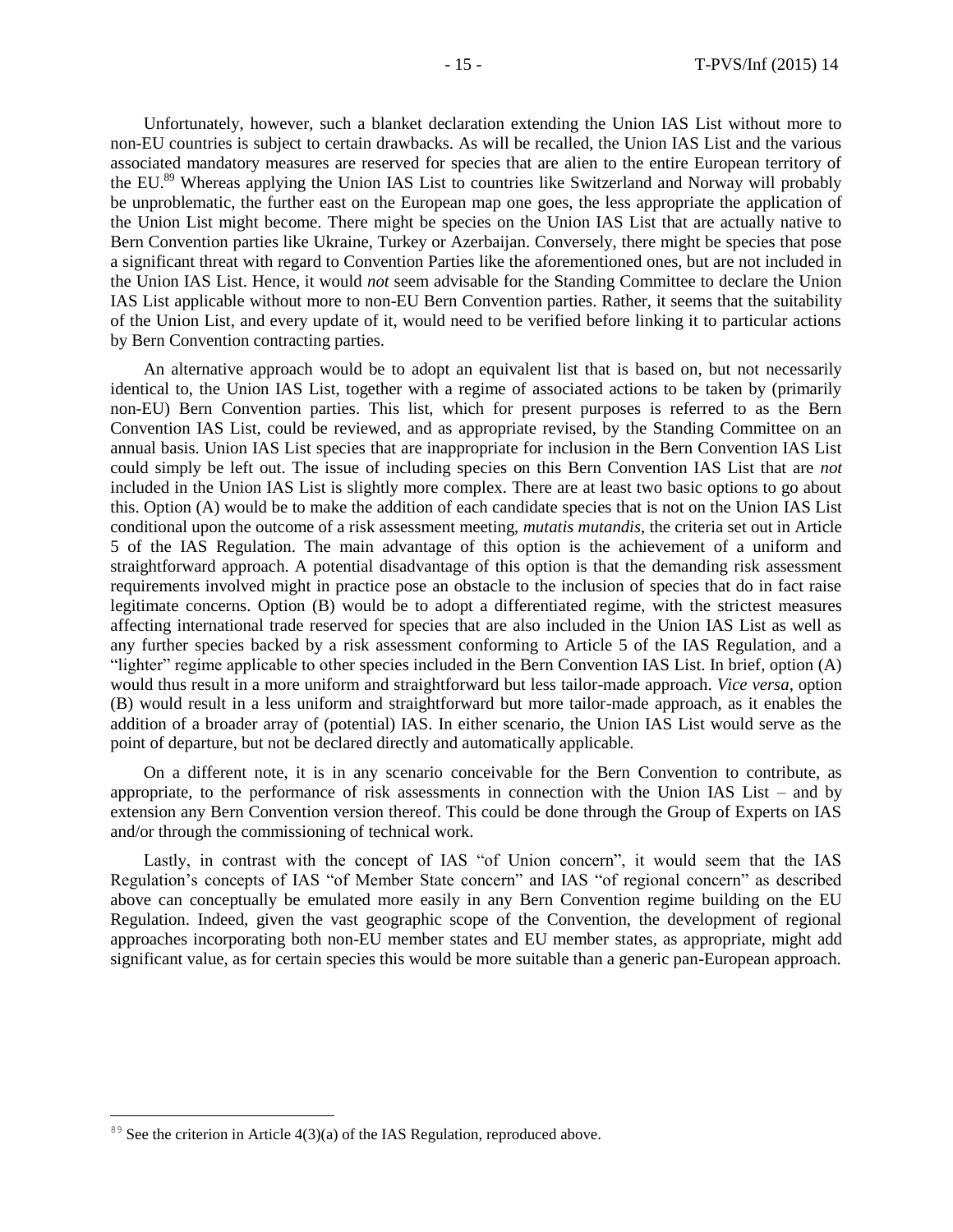## **5. PREVENTION OF IAS INTRODUCTIONS**

#### **5.1 Prohibitions and exceptions under the IAS Regulation**

Article 7 of the IAS Regulation sets out a comprehensive set of restrictions in respect of the species in the Union IAS List:

"*Invasive alien species of Union concern shall not be intentionally:*

- *(a) brought into the territory of the Union, including transit under customs supervision;*
- *(b) kept, including in contained holding;*
- *(c) bred, including in contained holding;*
- *(d) transported to, from or within the Union, except for the transportation of species to facilities in the context of eradication;*
- *(e) placed on the market;*
- *(f) used or exchanged;*
- *(g) permitted to reproduce, grown or cultivated [sic], including in contained holding; or*
- *(h) released into the environment."*<sup>90</sup>

These prohibitions are directly applicable within the legal orders of the member states (see Section 2.3 above). Furthermore, regarding *un*intentional introductions, Article 7 states a general obligation for member states to "take all necessary steps to prevent the unintentional introduction or spread, including, where applicable, by gross negligence, of invasive alien species of Union concern."<sup>91</sup>

Articles 8 and 9 enable member states, in certain circumstances, to issue permits authorizing exceptions to the restrictions set out in Article 7. Under no condition, however, may permits be issued for the placing on the market or the release into the environment of IAS of Union concern.<sup>92</sup> Regarding the other restrictions – those mentioned in Article 7(1)(a), (b), (c), (d), (f) and (g) – member states must set up a permit system, allowing establishments to carry out research on, or *ex situ* conservation of, IAS of Union concern. Scientific production and subsequent medicinal use of such species may also be included within said permit systems, when this is "unavoidable to advance human health."<sup>93</sup> Permits for other than the aforementioned purposes may only be issued in "exceptional cases, for reasons of compelling public interest, including those of a social or economic nature," and are, moreover, subject to prior authorisation by the European Commission.<sup>94</sup> Several substantive and procedural safeguards apply in respect of the establishment and operation of the member states' permit systems, which are too numerous and detailed to reproduce here.<sup>95</sup>

Article 10 provides member states with the possibility to take "emergency measures" regarding species that are not on the Union List. This possibility arises when the member state concerned has "evidence concerning the presence in, or imminent risk of introduction into its territory" of a species the authorities have found, "on the basis of preliminary scientific evidence, to be likely to meet the criteria set out in Article 4(3)" – which are the aforementioned criteria to be met for a species to qualify for inclusion in the Union IAS List.<sup>96</sup> Such emergency measures may consist of any of the restrictions set out in Article  $7(1)$ .<sup>97</sup> When the emergency measures involve prohibiting the species' import, transport and/or placing on the market, the member state in question must immediately notify the European Commission and the other

<sup>93</sup> Ibid.

 $\overline{a}$ 

 $97$  Ibid.

 $90$  Article 7(1).

 $91$  Article 7(2).

 $92$  Article 8(1).

 $94$  Article 9(1); the procedure for such authorizations is laid down in Article 9(2)-(8).

 $95$  See Article 8(2)-(8).

 $96$  Article 10(1).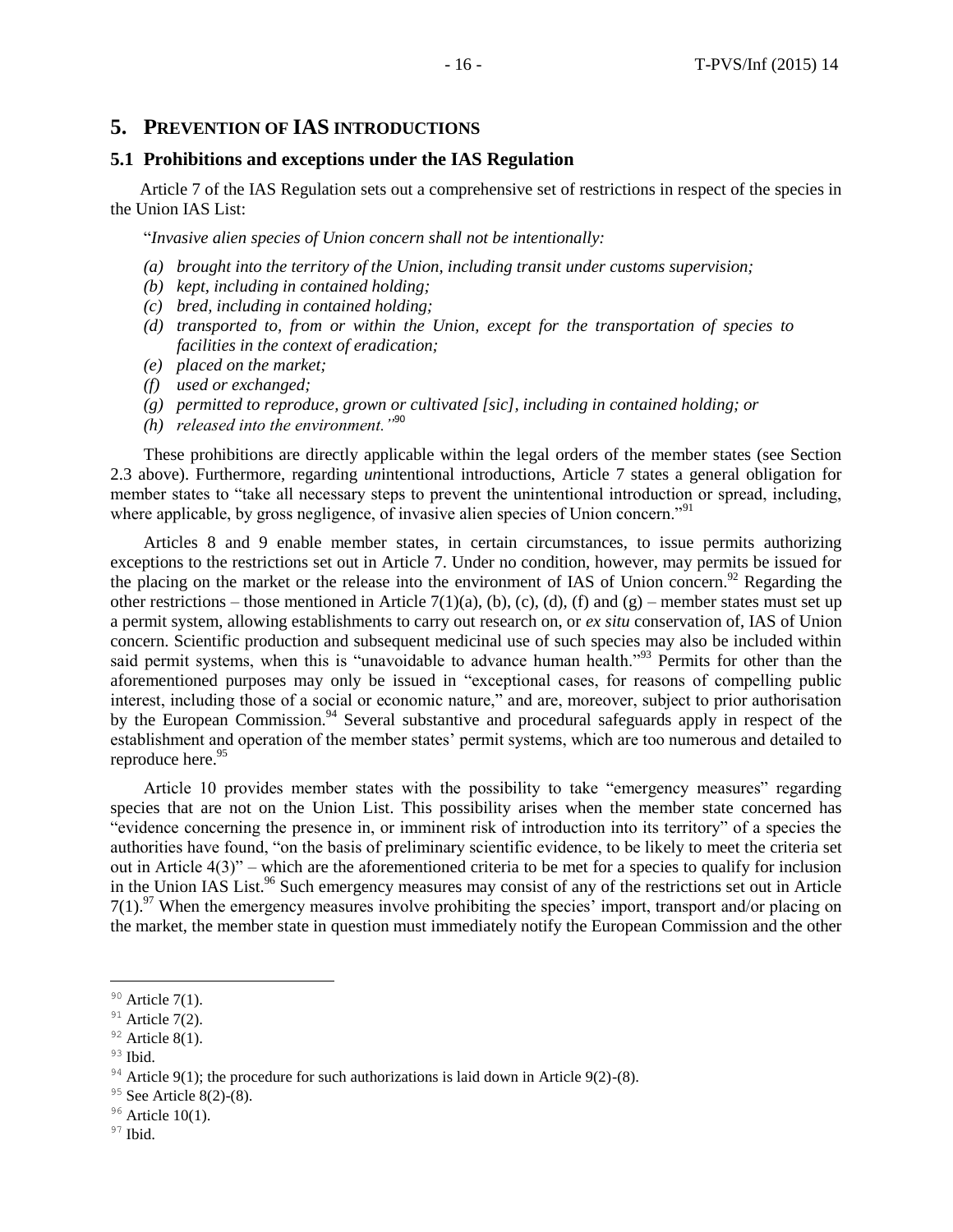member states.<sup>98</sup> In addition, the member state taking emergency measures is expected to carry out without delay a risk assessment in line with Article 5 of the Regulation.<sup>99</sup> The Commission, in turn, may decide to establish emergency measures at the EU level, and when this is warranted may indeed proceed to include the species on the Union IAS List. $100$ 

## **5.2 Addressing priority pathways under the IAS Regulation**

A crucial provision regarding the prevention of unintentional introductions is Article 13 of the Regulation, on action plans addressing IAS pathways. Within one-and-a-half years following the adoption of the Union IAS List, each member state must conduct a "comprehensive analysis of the pathways of unintentional introduction and spread" of IAS of Union concern in its territory and marine waters, and identify "priority pathways", i.e., those pathways requiring urgent action "because of the volume of species or of the potential damage caused by the species entering the Union through those pathways."<sup>101</sup>

Within three years after adoption of the Union IAS List, each member state is expected to "establish and implement one single action plan or a set of action plans to address the priority pathways" it has identified. These action plans must include timetables for action, and describe the measures to be adopted as well as any pertinent voluntary actions and "codes of good practice" to address those priority pathways.<sup>102</sup> The action plans shall include "measures based on an analysis of costs and benefits, in order to: (a) raise awareness; (b) minimize contamination of goods, commodities, vehicles and equipment by specimens of invasive alien species, including measures to tackle transportation ... from third countries;  $(c)$  ensure appropriate checks at the Union borders."<sup>103</sup> Pathway action plans are to be transmitted to the European Commission and reviewed at least every six years.<sup>104</sup> Notably, as regards action at the regional level, member states "shall ensure coordination with the aim of establishing one single action plan or a set of action plans at the appropriate regional level in accordance with Article  $22(1)$ ."<sup>105</sup>

#### **5.3 Corresponding preventive action under the Bern Convention**

Clearly, the extensive guidance on IAS adopted over the years within the framework of the Bern Convention already calls for many preventive measures that are broadly comparable to those contained in the IAS Regulation, as just reviewed. A case in point is the European Strategy on IAS, which Contracting Parties to the Convention are in the process of implementing. The various Bern Convention IAS Codes of Conduct also come to mind, as well as several Standing Committee Recommendations. Notwithstanding this substantive overlap, generally speaking the EU Regulation's provisions are phrased in a stricter and more defined manner, leaving less leeway to national authorities. At any rate, a significant advantage of adapting the Bern Convention's approach in non-EU member states to the IAS Regulation is the achievement of a degree of uniformity in the way IAS are addressed across Europe. As the European Strategy on IAS stresses, "Europe particularly needs common approaches to prevention because of the number of contiguous states, the high volume of inter- and intra-continental trade and transport and its extensive free trade arrangements which can facilitate transboundary movements of IAS."<sup>106</sup> Below, the various IAS Regulation provisions that were just discussed are concisely related to existing and potential future action under the Bern Convention.

 $\overline{a}$ 

 $102$  Article 13(2).

 $104$  Article 13(5).

 $98$  Article 10(2)

 $99$  Article 10(3).

 $100$  Article 10(4)-(7).

 $101$  Article 13(1).

 $103$  Article 13(4).

 $105$  Article 13(3).

<sup>106</sup> Genovesi & Shine (2004), p. 30.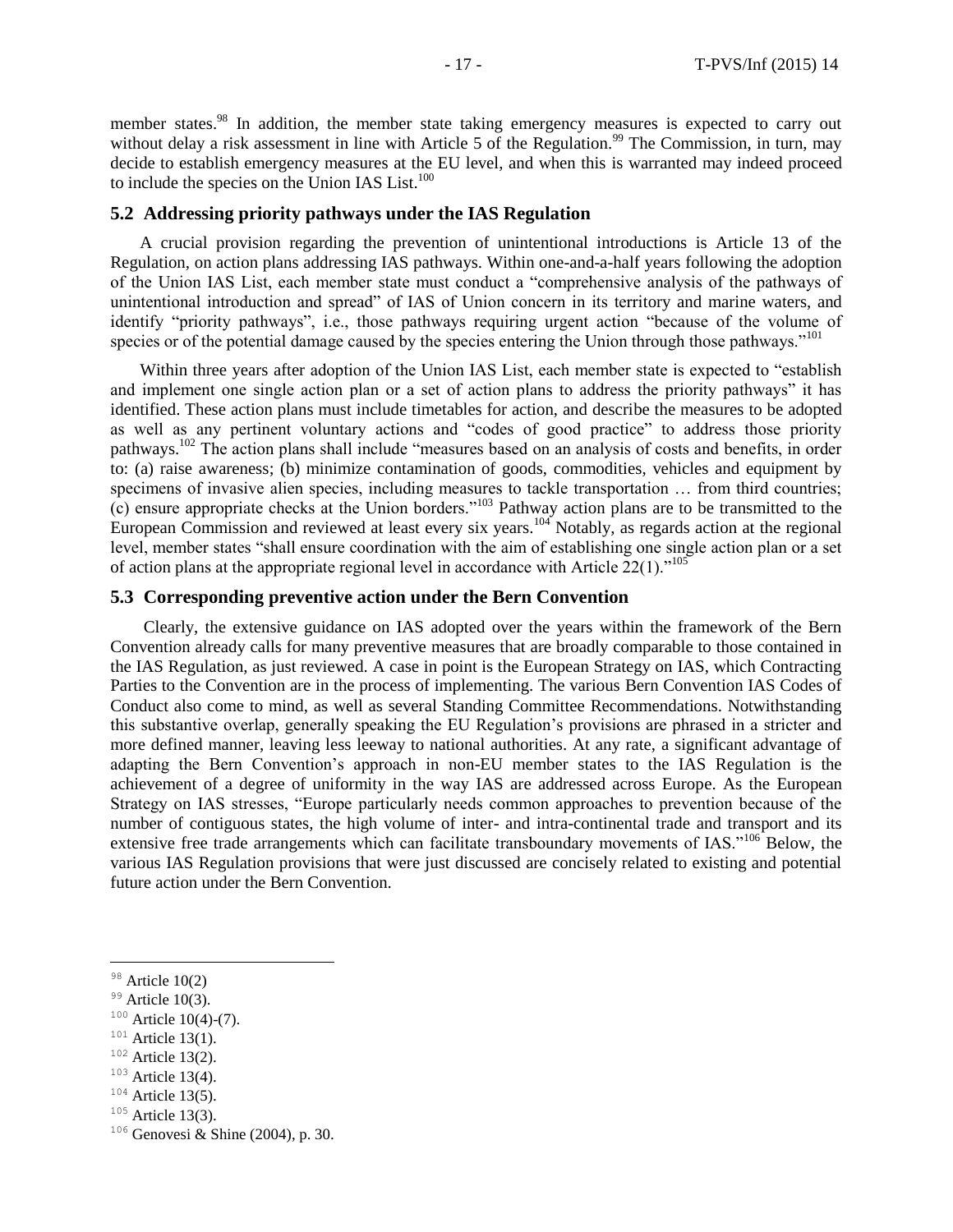Articles 7, 8 and 9 of the IAS Regulation may be viewed as operationalizing the commitment of the EU and its member states under Article 11 of the Bern Convention to "strictly control the introduction of non-native species,"<sup>107</sup> as well as various recommended actions contained in the European Strategy on IAS and in Standing Committee Recommendation No. 125 (2007). The European Strategy, for instance, calls for the taking of "appropriate measures to prohibit first-time introductions of alien species, or subsequent introductions of an alien species already invasive or potentially invasive within a country, without prior authorisation from the competent authority of the recipient state."<sup>108</sup> Furthermore, the Strategy calls for "an evaluation process, including an appropriate risk analysis," to be carried out before a decision is made on whether to authorise a proposed introduction."<sup>109</sup> All efforts should be made to "permit only those species that are unlikely to threaten biodiversity."<sup>110</sup> Recommendation No. 125 calls on contracting parties to "regulate as appropriate the intentional introduction, possession and trade in their territory of the invasive or potentially invasive alien species listed" in the aforementioned IAS Metalist, "applying the precautionary principle and where necessary, prohibiting the introduction, possession of and/or trade in those species that present an unacceptable risk."<sup>111</sup> Such an unacceptable risk is taken to exist when there is "sufficient evidence of their negative impact on ecosystems, habitats or species from a risk analysis or other objective sources."<sup>112</sup> Generally, Parties are requested to "strengthen and extend risk analysis prior to decision-making on the import of alien species that are invasive or potentially invasive, using risk analysis methodology and procedures based on objective and scientific criteria."<sup>113</sup>

Whereas the IAS Regulation's requirements are mandatory, and some even directly applicable, this does not stand in the way of Bern Convention guidance calling for similar requirements to be implemented in the domestic laws of non-EU Contracting Parties. In particular, it is conceivable for the Standing Committee to recommend such parties to prohibit the acts mentioned in Article  $7(1)(a)$ -(h) of the IAS Regulation, while replacing references to the "Union" with references to the parties' territories. Likewise, the same Contracting Parties could be requested to set up a permit system in wording resembling Articles 8 and 9 of the IAS Regulation as closely as possible. In combination with a Bern Convention IAS List as coined above (see Section 4.3), such recommendations would establish an unambiguous blueprint for preventive measures, and promote the creation of a regime across Europe with a high degree of uniformity and consistency. Regarding Article 9 of the IAS Regulation, it remains to be seen to what extent the requirement of prior authorization by the European Commission can be emulated within the context of the Bern Convention, given the significant differences between the Commission and the Convention's institutions. This concerns the granting of permits for uses other than research, *ex situ* conservation or medicinal applications. Calling on the contracting parties involved to seek the advice of the Standing Committee before issuing any such permits appears unworkable with a view to the Committee's meeting frequency. (Under the IAS Regulation, the European Commission is to decide on authorization requests within 60 days.<sup>114</sup>) Theoretically, some sort of advisory panel could be set up under the Bern Convention for this purpose. Careful consideration appears warranted to determine to what extent such an approach might be feasible and appropriate.

Incidentally, the IAS Regulation does, strictly speaking, *not* conform to the recommendation in the European Strategy on IAS to "permit only those species that are unlikely to threaten biodiversity."<sup>115</sup> After all, the latter recommendation in the Strategy tends towards a "white list" approach whereby potential IAS are kept at bay unless proven safe. The IAS Regulation employs a "black list" instead, the Union IAS List,

 $\overline{a}$ 

 $113$  Ibid., paragraph 4.

 $107$  Convention, Article 11(2)(b).

<sup>&</sup>lt;sup>108</sup> Genovesi & Shine (2004), paragraph 5.2.1.

<sup>109</sup> Ibid., paragraph 5.2.2.

 $110$  Ibid.

 $111$  Recommendation No. 125 (2007), paragraph 5.

 $112$  Ibid.

 $114$  IAS Regulation, Article 9(2).

<sup>&</sup>lt;sup>115</sup> Genovesi & Shine (2004), paragraph 5.2.2.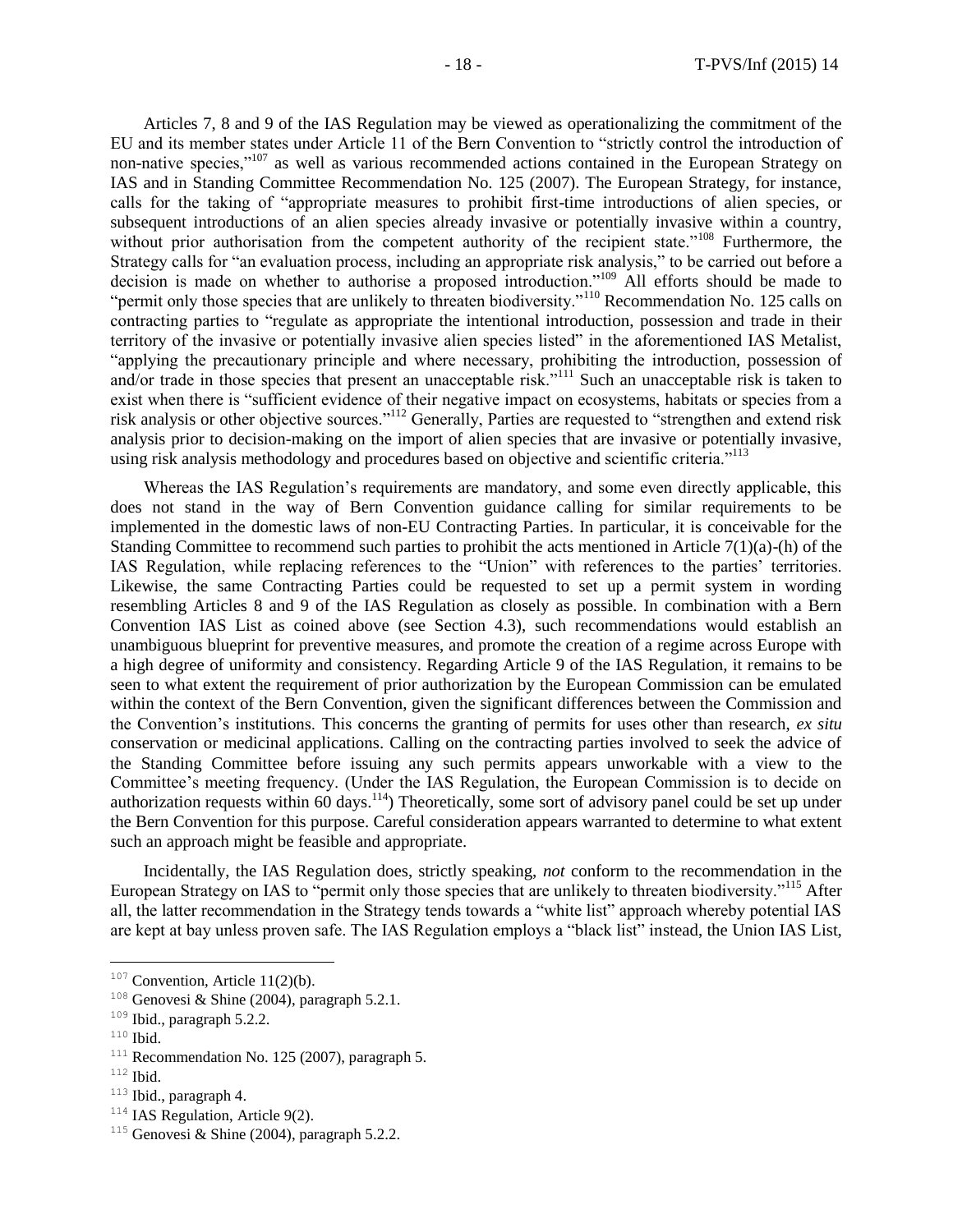whereby significant hurdles must moreover be taken for a suspicious species to be added to the list. It should be noted in this regard, however, that any request to Bern Convention parties to implement the aforementioned restrictions and permit system in respect of species on a Bern Convention IAS List should be viewed as minimum requirements. As far as the Bern Convention is concerned, contracting parties would still be allowed to go beyond what is requested and adopt restrictions for other species as well, in line with the European Strategy on IAS and Recommendation No. 125, and in accordance with the Convention itself. $^{11\bar{6}}$ 

In this connection, a specific provision on emergency measures, corresponding to Article 10 in conjunction with Article 23 of the IAS Regulation, could also be included in any Resolution or Recommendation setting out a Bern Convention regime equivalent to the IAS Regulation.

Article 13 of the IAS Regulation on assessing and addressing priority pathways is also well grounded in Bern Convention guidance. The European Strategy on IAS calls for "risk analysis of pathways and vectors for unintentional introductions to support, in particular, an integrated approach to pathway management at the sub-regional or regional level.<sup>5117</sup> Furthermore, Recommendation No. 125 recommends Bern Convention Parties to "carry out an in-depth analysis of and research into trade-related pathways, examining imports and international movements of species and commodities," *inter alia* to "assess the extent of unintentional introduction of potentially invasive alien species through trade-related pathways and take integrated measures based on the precautionary principle to minimise such introductions."<sup>118</sup> There seems to be, at any rate, apparent scope for complementing Article 13 of the IAS Regulation in non-EU Bern Convention Parties by requesting the latter to perform similar analyses and adopt and implement similar priority pathway action plans. Comparable considerations apply to the creation of regional action plans, in cooperation with each other and/or with EU member states, as appropriate. $119$ 

Besides, there is clear potential for Bern Convention work to contribute to the effective and uniform implementation of the actions involved across the board – also in EU member states – in several ways. For instance, an apparent role is reserved for the incorporation of the various Codes of Conduct on IAS in priority pathway action plans, in accordance with Article 13(2) of the IAS Regulation. The same purpose would be served by furthering the development of concrete guidance to help national authorities identify priority pathways and draw up associated action plans. A Bern Convention contribution along these lines would also accord with the position expressed by the European Commission and the EU member states at the 2014 meeting of the Standing Committee. In this EU position, "the development of guidelines on the identification of priority pathways and on the ways to address priority pathways" was highlighted as one of the areas where the Bern Convention might play a role in connection with the IAS Regulation.<sup>120</sup> The deadlines incorporated in Article 13 of the Regulation suggest that the development of any such guidance, for it to be practically relevant, should be undertaken as a matter of priority.

<sup>&</sup>lt;sup>116</sup> Article 12 of the Convention allows contracting parties to take stricter conservation measures than those provided under the Convention.

<sup>&</sup>lt;sup>117</sup> Genovesi & Shine (2004), paragraph 5.3.1.

 $118$  Recommendation No. 125 (2007), paragraph 1.

<sup>&</sup>lt;sup>119</sup> See IAS Regulation, Article 13(3).

<sup>&</sup>lt;sup>120</sup> General Secretariat of the Council, Compilation of EU and Member State statements/speaking points at 34<sup>th</sup> Meeting of the Standing Committee of the Bern Convention, 16916/14, ENV 996, Brussels, 15 December 2014; see Agenda Item 5.1.a.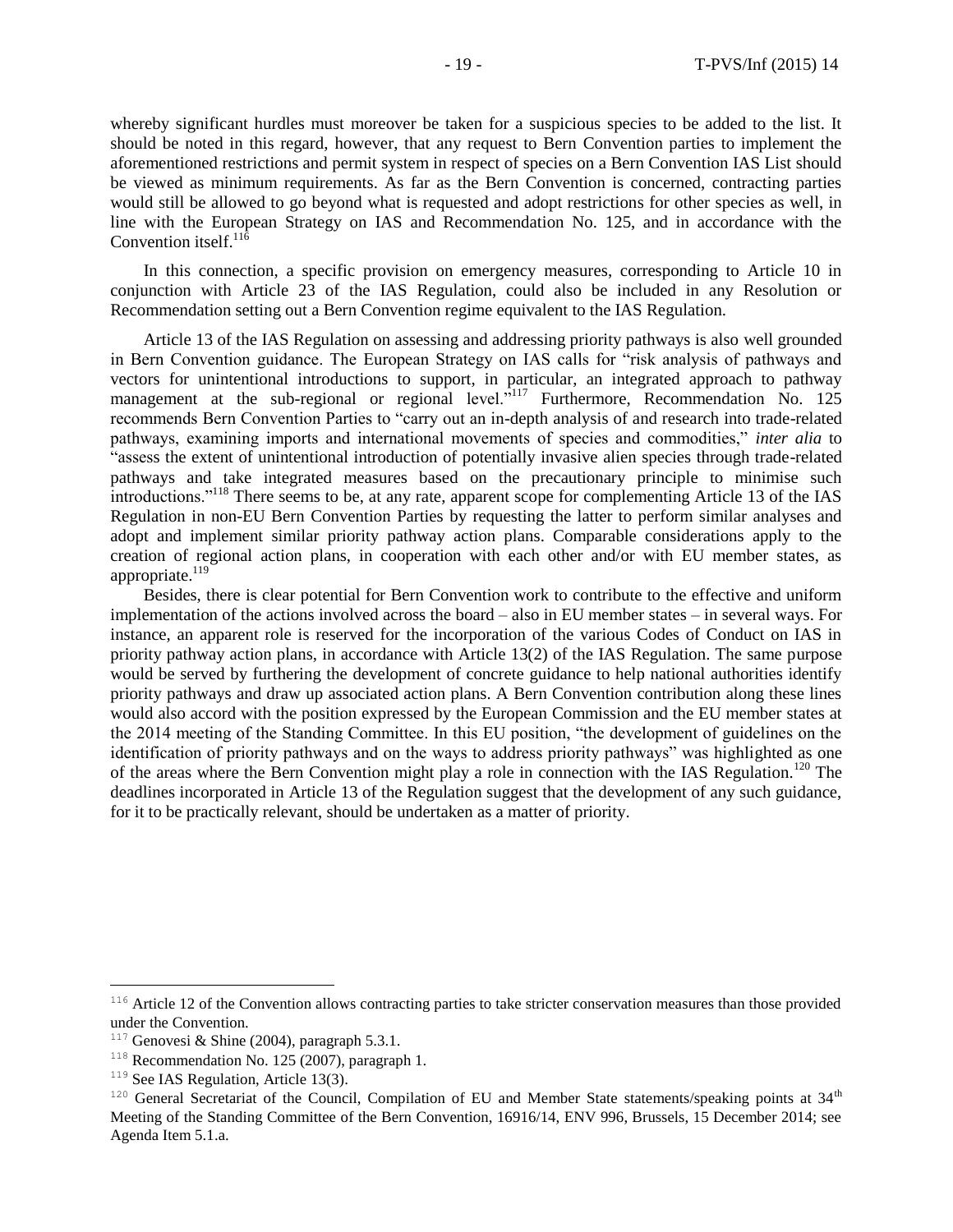#### **6. DETECTION, ERADICATION, MANAGEMENT AND RESTORATION**

## **6.1 Early detection and rapid eradication under the IAS Regulation**

Article 14 of the IAS Regulation sets out an obligation for member states to establish, or incorporate within their existing system, a "surveillance system of invasive alien species of Union concern" which "collects and records data on the occurrence in the environment" of IAS "by survey, monitoring or other procedures" to prevent the spread of IAS into or within the  $EU$ <sup>121</sup>

"*The surveillance system … shall:*

- *(a) cover the territory, including marine territorial waters, of the Member States to determine the presence and distribution of new as well as already established invasive alien species of Union concern;*
- *(b) be sufficiently dynamic to detect rapidly the appearance in the environment of the territory or part of the territory of a Member State of any invasive alien species of Union concern, whose presence was previously unknown;*
- *(c) build upon, be compatible with, and avoid duplication of relevant provisions for assessment and monitoring laid down by Union law or under international agreements and make use of the information provided by the existing systems of surveillance and monitoring set out in Article 11 of [Habitats] Directive 92/43/EEC, Article 8 of [Water Framework] Directive 2000/60EC and Article 11 of [Marine Strategy Framework] Directive 2008/56/EC;*
- *(d) take into account the relevant transboundary impact and transboundary features, to the extent possible.*"

The surveillance system shall also be used to monitor the effectiveness of eradication measures, and of management measures applied to IAS that are widely spread.<sup>122</sup> Each member state is expected to have its surveillance system up and running within one-and-a-half year after the adoption of the Union IAS List.<sup>123</sup> Quite a bit sooner, by 2 January 2016, member states are required to "have in place fully functioning structures to carry out the official controls necessary to prevent the intentional introduction into the Union of invasive alien species of Union concern."<sup>124</sup> Article 15 lays down a set of detailed requirements to be met by member states in this regard.<sup>125</sup> Using the surveillance system established under Article 14 and the information collected at official controls provided for under Article 15, member states should be able to achieve the early detection of the introduction or presence of species from the Union IAS List.<sup>126</sup> Once they do detect such an IAS of Union concern, they shall "without delay" notify the European Commission and inform the other member states, particularly where this concerns a species previously unrecorded in the territory concerned or the reappearance of a previously eradicated species.<sup>127</sup>

Following early detection, Article 17 of the IAS Regulation makes it mandatory for EU member states to apply eradication measures:

"*1. After early detection and within three months after the transmission of the early detection notification referred to in Article 16, Member States shall apply eradication measures and notify those measures to the Commission and inform the other member states.*

 $121$  Article 14(1).

 $122$  Articles 17(3) and 19(4).

 $123$  Article 14(1).

 $124$  Article 15(1).

 $125$  Article 15(2)-(9).

 $126$  Article 16(1).

 $127$  Article 16(2).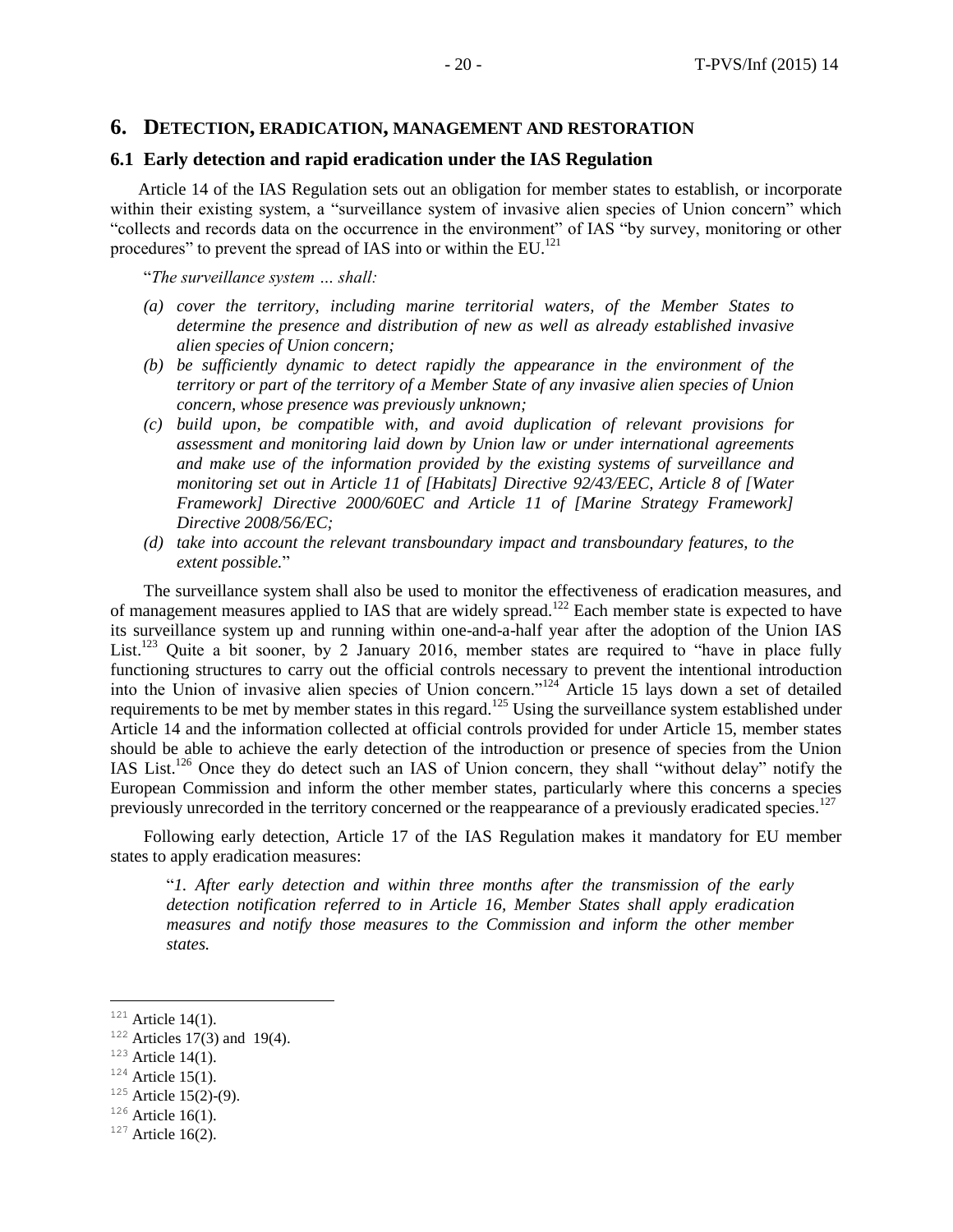*2. When applying eradication measures, Member States shall ensure that the methods used are effective in achieving the complete and permanent removal of the population of the invasive alien species concerned, with due regard to human health and the environment, especially non-target species and their habitats, and ensuring that animals are spared any avoidable pain, distress or suffering.*

*3. Member States shall monitor the effectiveness of the eradication. Member States may use the surveillance system provided for in Article 14 to this effect. The monitoring shall also assess the impact on non-targeted species, as appropriate.*

*4. Member States shall inform the Commission of the effectiveness of the measures taken and notify the Commission when a population of an invasive alien species of Union concern has been eradicated. They shall also provide that information to other Member States.*" 128

Exceptions to the obligation of taking eradication action may be made only under the terms of Article 18 of the Regulation:

"*A Member State may, based on robust scientific evidence, decide, within two months of the detection of an invasive alien species referred to in Article 16, not to apply eradication measures if at least one of the following conditions is met:*

- *(a) eradication is demonstrated to be technically unfeasible because the eradication methods available cannot be applied in the environment where the invasive alien species is established;*
- *(b) a cost-benefit analysis demonstrates on the basis of the available data with reasonable certainty that the costs will, in the long term, be exceptionally high and disproportionate to the benefits of eradication;*
- *(c) eradication methods are not available or are available but have very serious adverse impacts on human health, the environment or other species."*<sup>129</sup>

When availing itself of this possibility, the member state in question must immediately notify the European Commission, and submit all relevant evidence supporting its decision.<sup>130</sup> It must also ensure that "containment measures are in place to avoid further spread of the invasive alien species to other Member States."<sup>131</sup> The Commission has two months to decide whether to reject the member state's decision or not.<sup>132</sup> If the decision is upheld by the Commission, then the IAS concerned "shall be subject to the management measures referred to in Article 19,<sup>"133</sup> discussed below (see Section 6.2). If the decision is rejected by the Commission, then the member state involved "shall apply the eradication measures referred to in Article 17 without delay."<sup>134</sup>

#### **6.2 Management of widely spread IAS and ecosystem restoration under the IAS Regulation**

Article 19 of the IAS Regulation makes provision for various management measures regarding IAS that are widely spread. Within one-and-a-half year after a species is included on the Union IAS List, member states where the species is widely distributed within the territory "shall have in place effective management measures," in order to minimise the species' impact on biodiversity, ecosystem services, human health and/or the economy.<sup>135</sup> These measures "shall consist of lethal or non-lethal physical,

<sup>130</sup> Ibid.

 $\overline{a}$ 

 $133$  Article 18(6).

 $128$  Article 17(1)-(4).

 $129$  Article 18(1).

 $131$  Article 18(4).

 $132$  Article 18(2)-(3).

 $134$  Article 18(5).

 $135$  Article 19(1).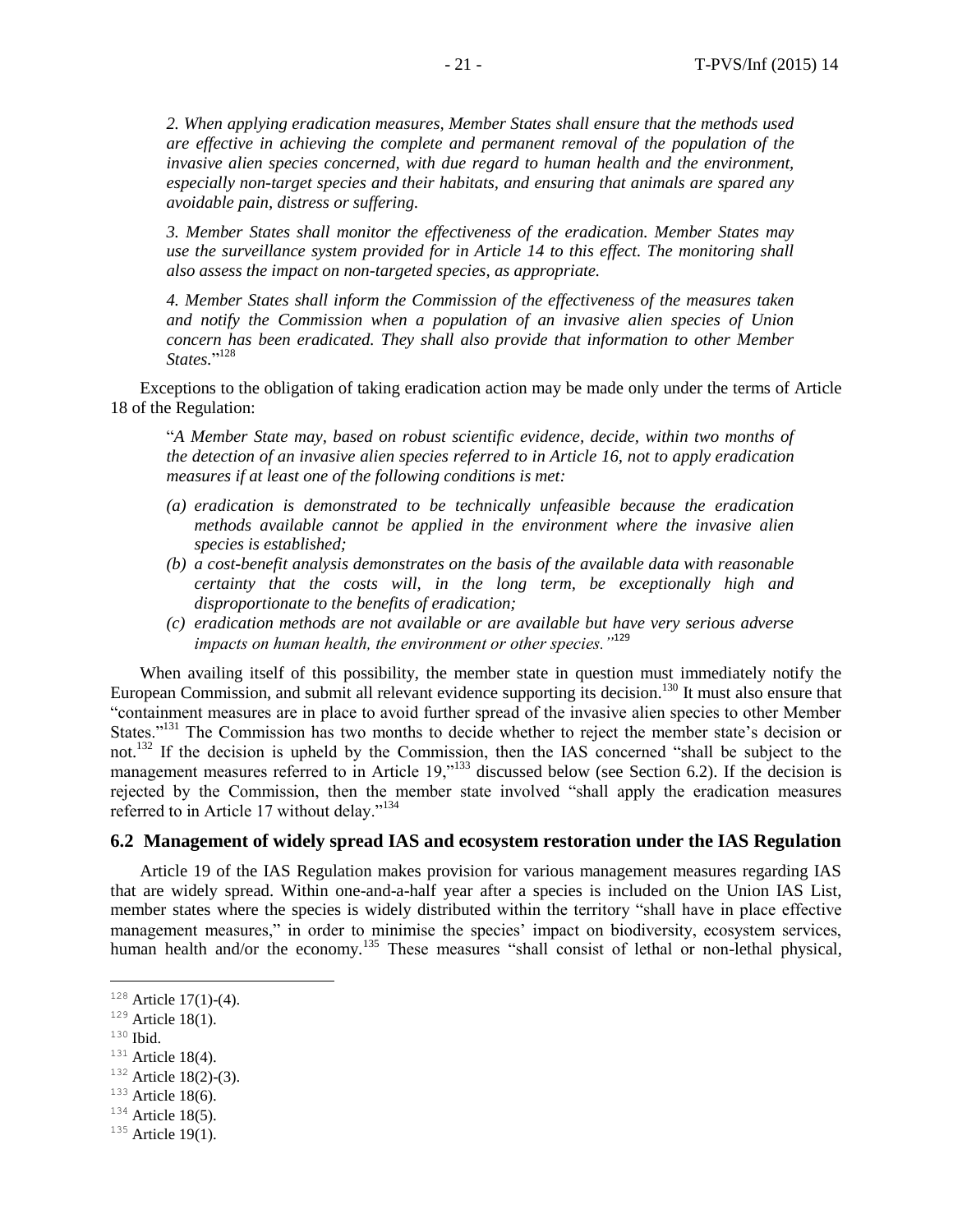chemical or biological actions aimed at the eradication, population control or containment' of the IAS" population.<sup>136</sup> Where appropriate, management measures "shall include actions applied to the receiving ecosystem aimed at increasing its resilience to current and future invasions."<sup>137</sup> Where a significant risk arises that an IAS of Union concern may spread to another member state, then the member state on whose territory the species occurs "shall immediately notify the other Member States and the Commission."<sup>138</sup> Where appropriate, the member states involved "shall establish jointly agreed management measures." Where third countries, i.e. non-EU member states, may also be affected by the spread of the IAS, the member state concerned "shall endeavour to inform the third countries concerned."<sup>139</sup>

When an ecosystem has been "degraded, damaged, or destroyed" by IAS of Union concern, Article 20 of the IAS Regulation requires the member state(s) in question to "carry out appropriate restoration measures" to assist the ecosystem's recovery.<sup>140</sup> These measures shall at a minimum include "measures to increase the ability of an ecosystem exposed to disturbance caused by the presence of invasive alien species of Union concern to resist, absorb, accommodate to and recover from the effects of disturbance," and "measures to support the prevention of reinvasion following an eradication campaign."<sup>141</sup> The obligation to take restoration measures does not apply, however, when "a cost-benefit analysis demonstrates, on the basis of the available data and with reasonable certainty, that the costs of those measures will be high and disproportionate to the benefits of restoration."<sup>142</sup>

#### **6.3 Detection, eradication, management and restoration under the Bern Convention**

As regards the national surveillance systems to be established in accordance with Article 14 of the IAS Regulation, it is conceivable under the Bern Convention to call for the setting up of similar systems in non-EU countries. In addition, the Convention might initiate or facilitate the development of guidance for the design and implementation of such systems, to promote a uniform approach in this regard. Indeed, the potential role of the Bern Convention regarding the "development of guidelines on the establishment of adequate surveillance systems, building upon existing surveillance systems and involving citizens" was suggested by the EU and its member states during the  $2014$  Standing Committee meeting.<sup>143</sup> Broadly similar considerations apply, with due adaptations to a non-EU context as appropriate, to the official controls, early detection notifications and eradication measures required under Articles 15 through 18 of the IAS Regulation. All such actions would be consistent with relevant recommendations contained in the European Strategy on IAS.<sup>144</sup>

The same is true, in turn, of the IAS management and ecosystem restoration measures prescribed under Articles 19 and 20 of the Regulation.<sup>145</sup> Both provisions could be applied in adapted form to non-EU Bern Convention parties, and in respect of both the development of guidance under auspices of the Convention can in principle be envisaged. In fact, the "development of guidelines for the restoration of ecosystems damaged by invasions in order to avoid re-invasions after eradication" has been proposed by the EU and its member states as a potential area of work for the Bern Convention.<sup>146</sup>

 $\overline{a}$ 

 $146$  General Secretariat of the Council, Compilation of EU and Member State statements/speaking points at  $34<sup>th</sup>$ Meeting of the Standing Committee of the Bern Convention, 16916/14, ENV 996, Brussels, 15 December 2014; see

<sup>&</sup>lt;sup>136</sup> Article 19(2).

 $^{137}$  Ibid.

 $138$  Article 19(5).

<sup>139</sup> Ibid.

 $140$  Article 20(1).

 $141$  Article 20(2).

 $142$  Article 20(1).

 $143$  General Secretariat of the Council, Compilation of EU and Member State statements/speaking points at  $34<sup>th</sup>$ Meeting of the Standing Committee of the Bern Convention, 16916/14, ENV 996, Brussels, 15 December 2014; see Agenda Item 5.1.a.

 $14\overline{4}$  Genovesi & Shine (2004), p. 38-43.

<sup>&</sup>lt;sup>145</sup> Ibid., p. 43-46.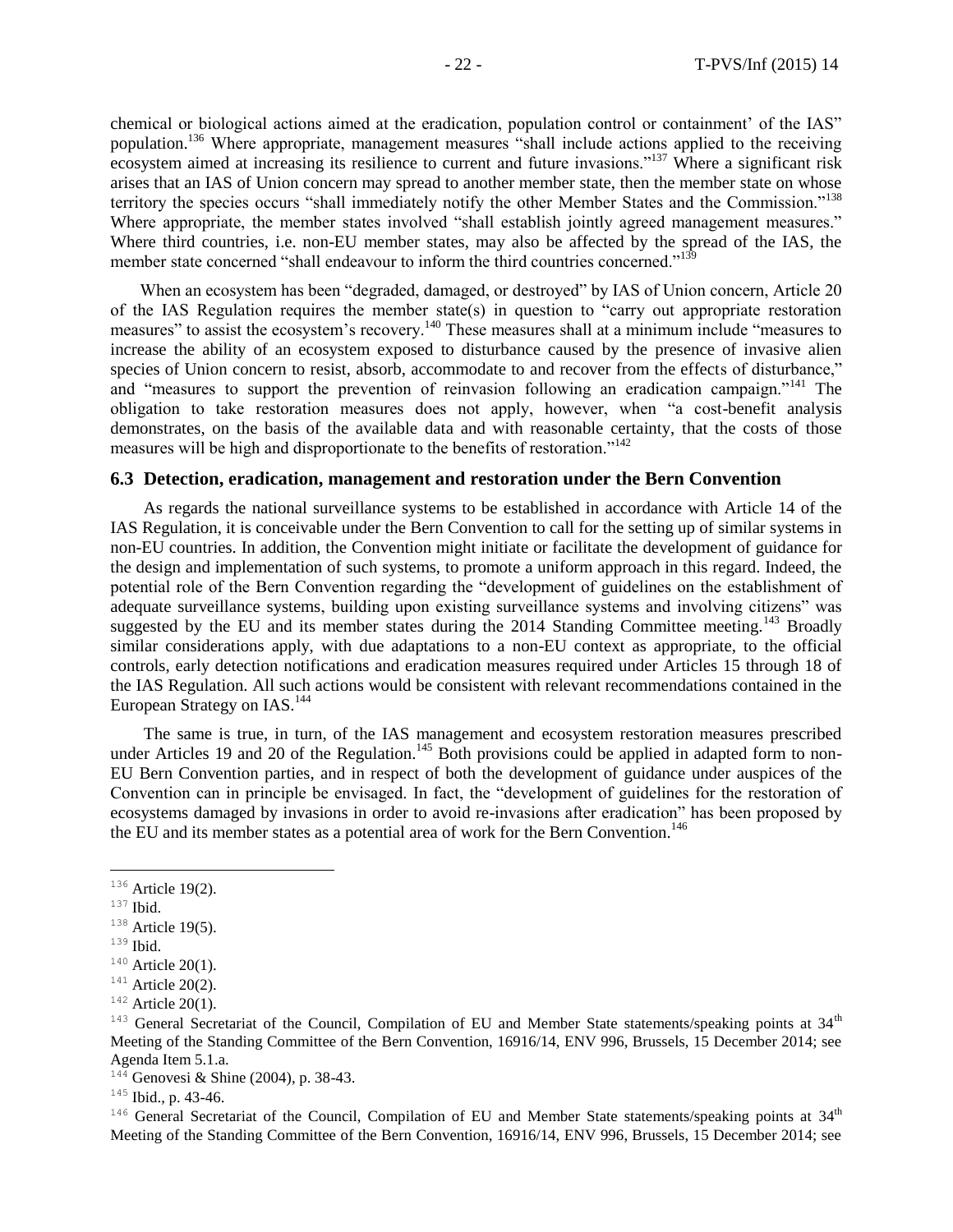## **7. SYNTHESIS: POTENTIAL BERN CONVENTION COURSES OF ACTION**

In the preceding analysis, several courses of action have been identified which may be pursued under the Bern Convention to (i) promote the implementation of the IAS Regulation generally, and to (ii) supplement the IAS Regulation in non-EU countries. Some of this action is to be taken as soon as possible in order to be effective, particularly the development of guidance concerning the implementation of certain elements of the IAS Regulation. Other courses of action are to materialize at a somewhat later stage, in particular the adoption and implementation of a parallel regime supplementing the IAS Regulation in non-EU states, although basic decision-making and preparatory work in this regard should occur in a timely manner. Some key options with respect to these two main fields of work are outlined below, in a concise manner so as to avoid undue repetition. In addition to the courses of action indicated below, it should be noted that the sharing of relevant information on IAS between EU member states and non-EU member states is to be recommended. Incidentally, it would probably be conducive to any efforts in the present context if the Bern Convention would somehow be represented in the EU Working Group on IAS (see Section 3 above).

### **7.1 Development of generic guidance regarding the implementation of the IAS Regulation**

Subject to the availability of adequate capacity and resources, there is apparent scope for assistance through technical work and the development of guidance under the Bern Convention, in coordination with the European Commission and other relevant bodies as appropriate, regarding several aspects of the implementation of the IAS Regulation. There seems to be particular potential for such Bern Convention work regarding:

- (a) assistance with the performance of risk assessments in accordance with Article 5 of the IAS Regulation (see Sections 4.1 and 4.3 above);
- (b) guidance on the identification of priority IAS pathways and on the design of priority pathway action plans, as required under Article 13 of the Regulation (see Sections 5.2 and 5.3 above).
- (c) guidance on the design and operation of the IAS surveillance systems required under Article 14 of the Regulation (see Sections 6.1 and 6.3 above).
- (d) guidance concerning the restoration of ecosystems impaired by IAS in accordance with Article 20 of the Regulation (see Sections 6.2 and 6.3 above).

The first three of these are the most urgent, given the associated implementation deadlines incorporated in the IAS Regulation. Indeed, at the time of writing this report technical work regarding actions (a) and (b) had already been commissioned. To mention one further option suggested by the European Commission itself, work may also be undertaken under the Bern Convention to contribute to the enhancement of the information support system EASIN operating under Article 25 of the IAS Regulation (see Section 3 above). $147$ 

#### **7.2 Development of a parallel regime for non-EU Bern Convention contracting parties**

The other major potential area of work for the Bern Convention in relation to the IAS Regulation concerns the possible design and implementation of an equivalent regime on IAS for those contracting parties that are not EU member states, resembling the regime laid down in the EU Regulation as closely as appropriate and feasible (see Sections 4.3, 5.3 and 6.3 above).

Such a parallel Bern Convention regime could be established on the basis of Resolutions and Recommendations adopted by the Standing Committee, following the precedent set by the development of the Emerald Network (see Section 2.2 above). As regards its substance, the regime could operate on the basis of a Bern Convention IAS List closely associated with, but not necessarily identical to, the Union IAS List (see Sections 4.1 and 4.3 above). With regard to listed species, the regime could set out preventive, detection, eradication, management and restoration measures emulating, in duly adapted form,

Agenda Item 5.1.a.

 $147$  Ibid.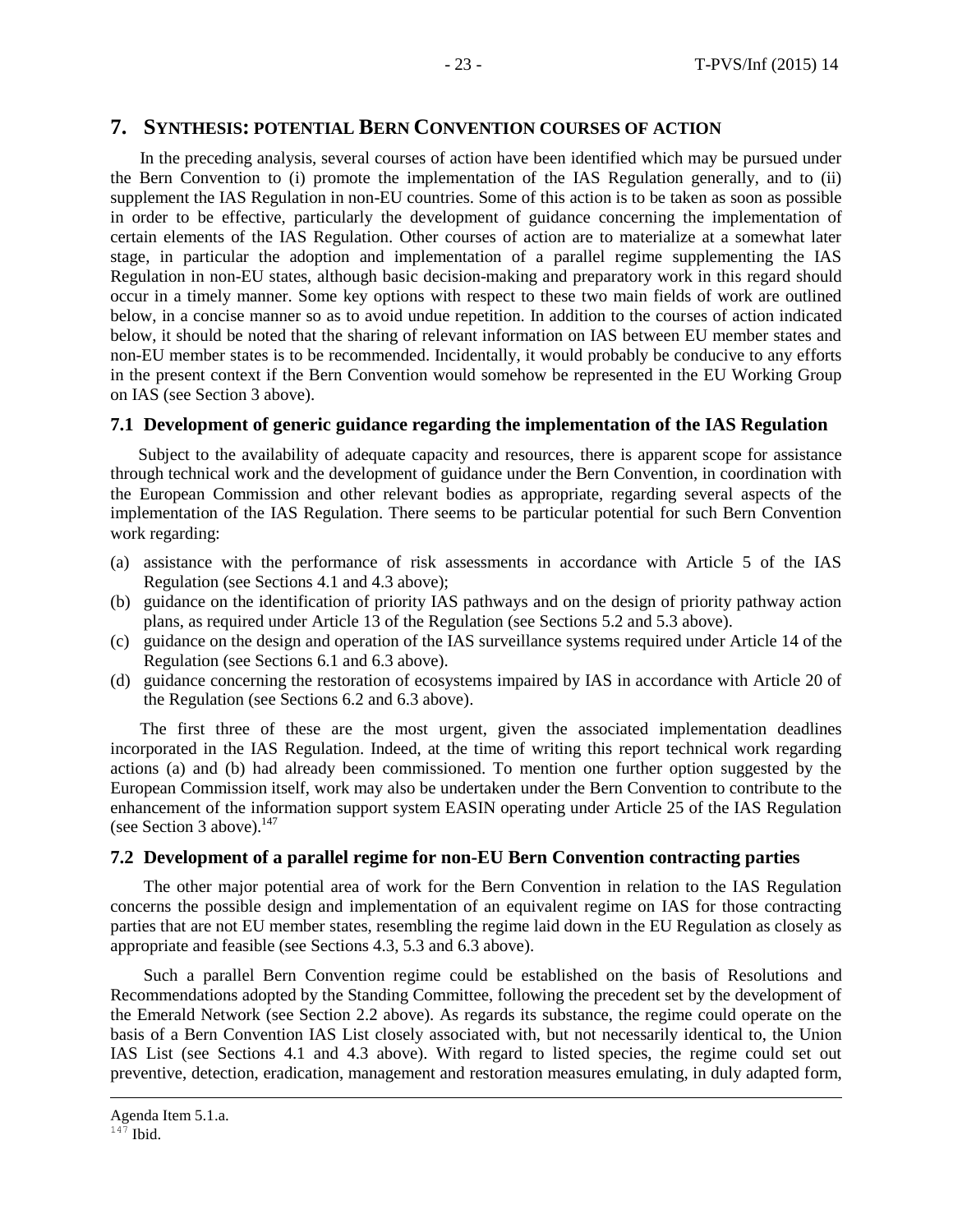those set out in the IAS Regulation, along the lines sketched in the analysis above (see Sections 5 and 6). Such a parallel regime cannot be formally set in motion until after the adoption of the Union IAS List, which is foreseen in 2016 (see Sections 4.1 and 4.3 above). Yet, the decision whether or not to develop such a regime should be taken sooner rather than later, given the time needed to design the regime itself and to prepare for its adoption and implementation.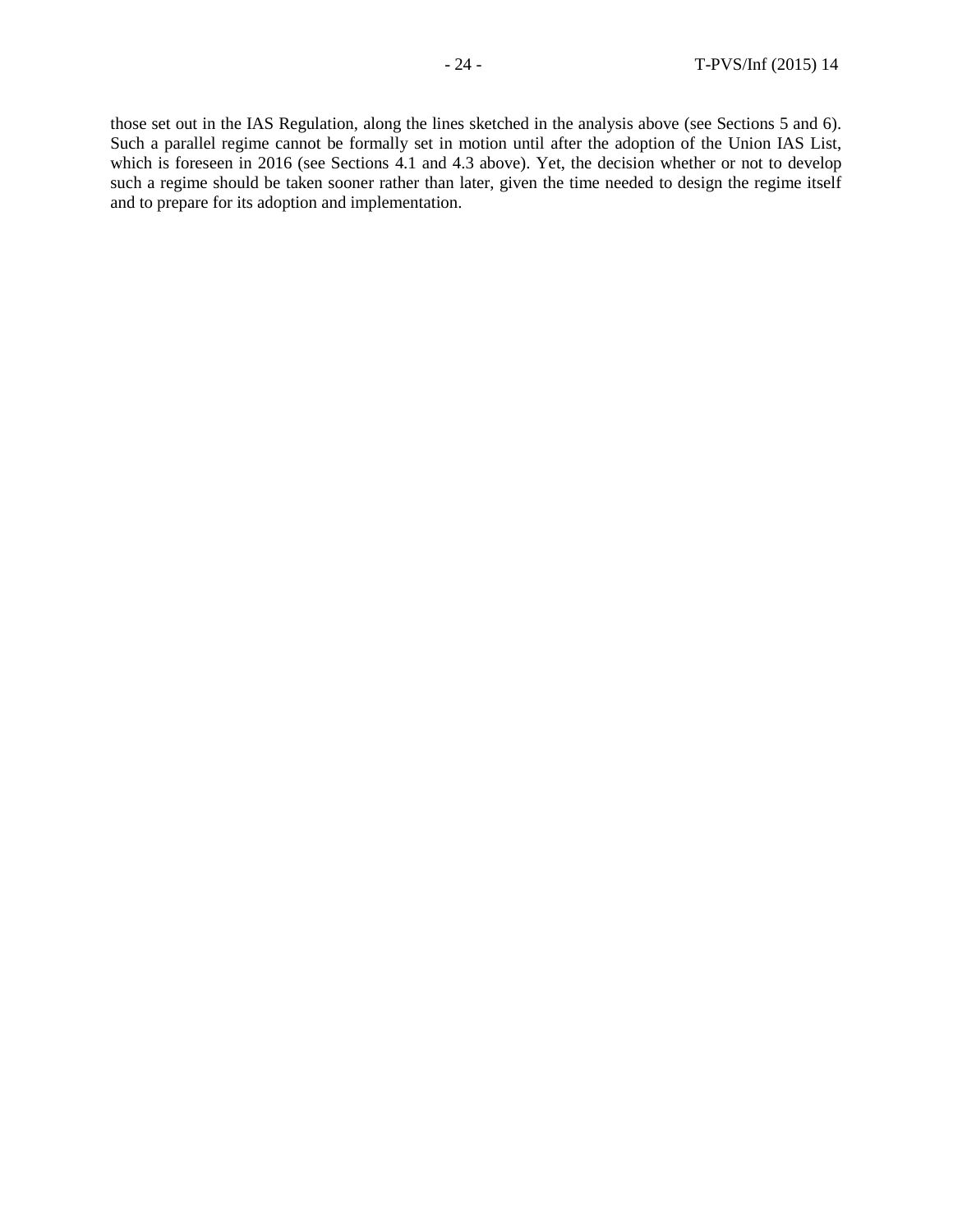#### **BIBLIOGRAPHY**

- Beninde J., Fischer M.L., Hochkirch A. and Zink A. 2014. Ambitious Advances of the European Union in the Legislation of Invasive Alien Species. *Conservation Letters* (published online 27 December 2014, DOI: 10.1111/conl.12150).
- Caffrey J.M. et al. 2014. Tackling Invasive Alien Species in Europe: The Top 20 Issues. 5(1) *Management of Biological Invasions*, 1.
- Capdevila-Argüelles L. and Zilletti, B. 2005. *Updating the Follow Up of the Implementation of the European Strategy on Invasive Alien Species*. Bern Convention Doc. T-PVS/Inf(2005)25.
- Convention on Biological Diversity. 2005. *Report of the Ad Hoc Technical Expert Group on Gaps and Inconsistencies in the International Regulatory Framework in Relation to Invasive Alien Species*. Doc. UNEP/CBD/SBSTTA/11/INF/4.
- Directorate of Democratic Governance, Culture and Diversity. 2012. *The Emerald Network: A Network of Areas of Special Conservation Interest for Europe – Explanatory Document and Compilation of Relevant Texts*. Bern Convention Doc. T-PVS/PA(2012)2.
- Directorate of Democratic Governance, ETC/BD and Roekaerts M. 2013. *Revised Criteria for Assessing the National Lists of Proposed Areas of Special Conservation Interest (ASCIs) at Biogeographical Level and Procedure for Examining and Approving Emerald Candidate Sites*. Bern Convention Doc. T-PVS/PA(2013)13.
- Elvira B. 2001. *Identification of Non-Native Freshwater Fishes established in Europe and Assessment of their Potential Threats to the Biological Diversity*. Bern Convention Doc. T-PVS/Inf(2001)6.
- Epstein Y. 2013. The Habitats Directive and Bern Convention: Synergy and Dysfunction in Public International and EU Law. 26 *Georgetown International Environmental Law Review*, 139.
- Genovesi P. and Shine C. 2004. *European Strategy on Invasive Alien Species*. Nature and Environment, No. 137. Council of Europe Publishing.
- Hulme, P.E. et al. 2008. Grasping at the Routes of Biological Invasions: A Framework for Integrating Pathways into Policy. 45 *Journal of Applied Ecology*, 403.
- Perrault A.M. and Muffett W.C. 2002. Turning Off the Tap: A Strategy to Address International Aspects of Invasive Alien Species. 11(2) *Review of European, Comparative and International Environmental Law*, 211.
- Roy H. et al. 2014. *Invasive Alien Species – Framework for the Identification of Invasive Alien Species of EU Concern (Report for European Commission, ENV.B.2/ETU/2013/0026)*. Natural Environment Research Council.
- Roy H. et al. 2015. *Organisation and Running of a Scientific Workshop to Complete Selected Invasive Alien Species (IAS) Risk Assessments (Report for European Commission, ARES(2014)2425342)*. Natural Environment Research Council.
- Shine C. 2006. *Overview of Existing International/Regional Mechanisms to Ban or Restrict Trade in Potentially Invasive Alien Species*. Bern Convention Doc. T-PVS/Inf(2006)8.
- Shine C. 2010. *Interpretation of Article 9 of the Bern Convention*. Bern Convention Doc. T-PVS/Inf(2010)16.
- Shine C., Williams N. and Gündling L. 2000. *A Guide to Designing Legal and Institutional Frameworks on Alien Invasive Species*. IUCN.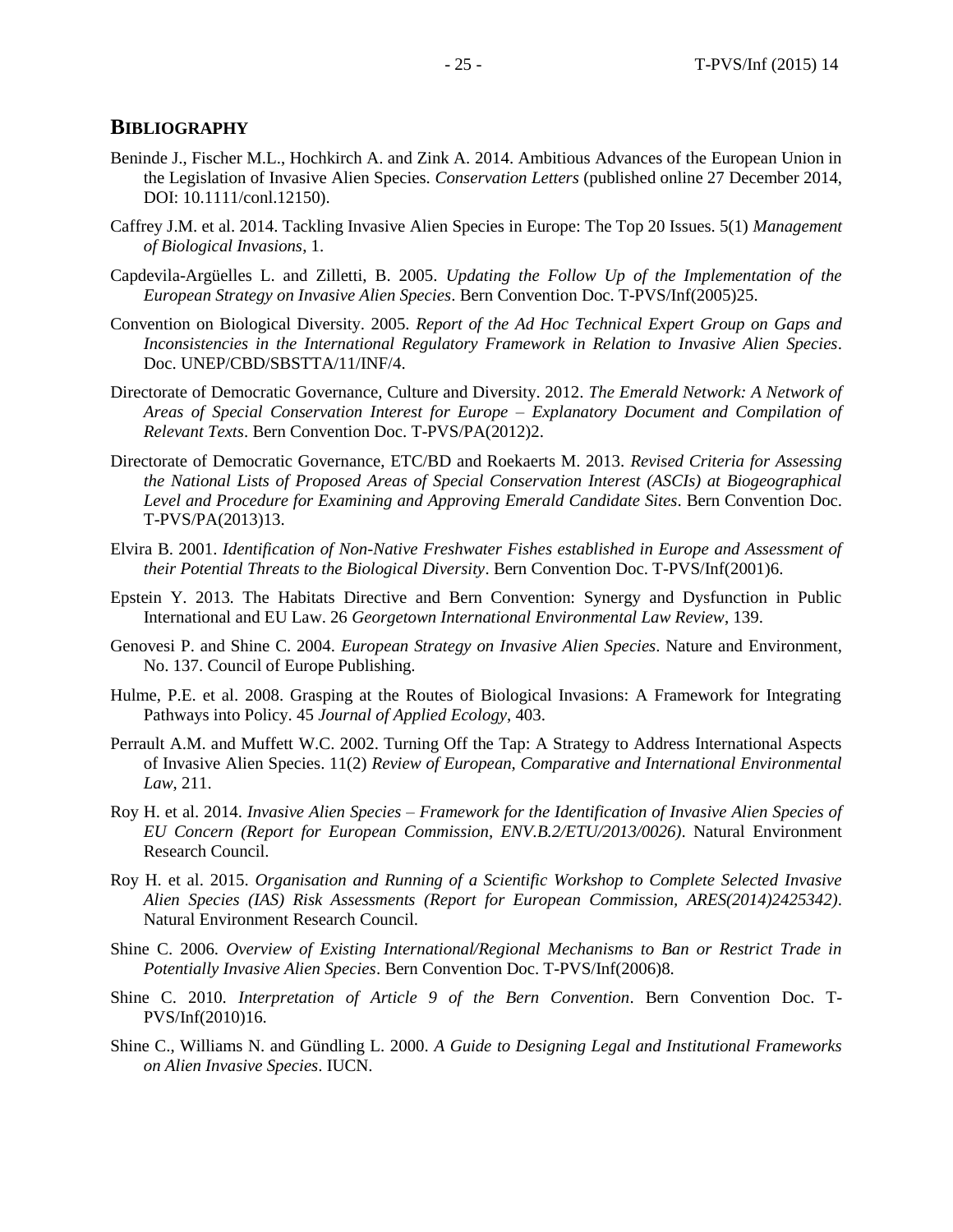- Shine C., Williams N. and Burhenne-Guilmin F. 2005. Legal and Institutional Frameworks for Invasive Alien Species. In: Mooney H.A., Mack R.N., McNeely J.A., Neville L.E., Schei P.J. and Waage J.K. (eds.). *Invasive Alien Species: A New Synthesis*. Island Press, 233.
- Shine C., Kettunen M., Ten Brink P., Genovesi P. and Gollasch S. 2009. *Technical Support to EU Strategy on Invasive Species (IAS) – Recommendations on Policy Options to Control the Negative Impacts of IAS on Biodiversity in Europe and the EU (Final Report for the European Commission, 070307/2007/483544/MAR/B2)*. Institute for European Environmental Policy (IEEP).
- Sonigo P., Berman S. and Turbé A. 2011. *A Comparative Assessment of Existing Policies on Invasive Alien Species in the EU Member States and in Selected OECD Countries (Report for the European Commission, 070307/2010/577435/ETU/B2)*. Bio Intelligence Service.
- Trouwborst A. 2011. *Conserving European Biodiversity in a Changing Climate: The Bern Convention, the EU Birds and Habitats Directives and the Adaptation of Nature to Climate Change*. Bern Convention Doc. T-PVS/Inf(2011)21.
- Trouwborst A. 2013. Climate Adaptation and Biodiversity Law. In: Verschuuren J. (ed.). *Research Handbook on Climate Change Adaptation Law*. Edward Elgar, 298.
- Trouwborst A. 2014. *Applying the Bern Convention on the Conservation of European Wildlife and Natural Habitats to the Problem of Hybridisation between Wolves (*Canis lupus*) and Domestic Dogs: An Analysis and a Proposal for a Standing Committee's Recommendation*. Bern Convention Doc. T-PVS/Inf(2014)15.
- Trouwborst A., Krofel M. and Linnell J.D.C. 2015. Legal Implications of Range Expansions in a Terrestrial Carnivore: The Case of the Golden Jackal (*Canis aureus*) in Europe. 24 *Biodiversity and Conservation* (forthcoming).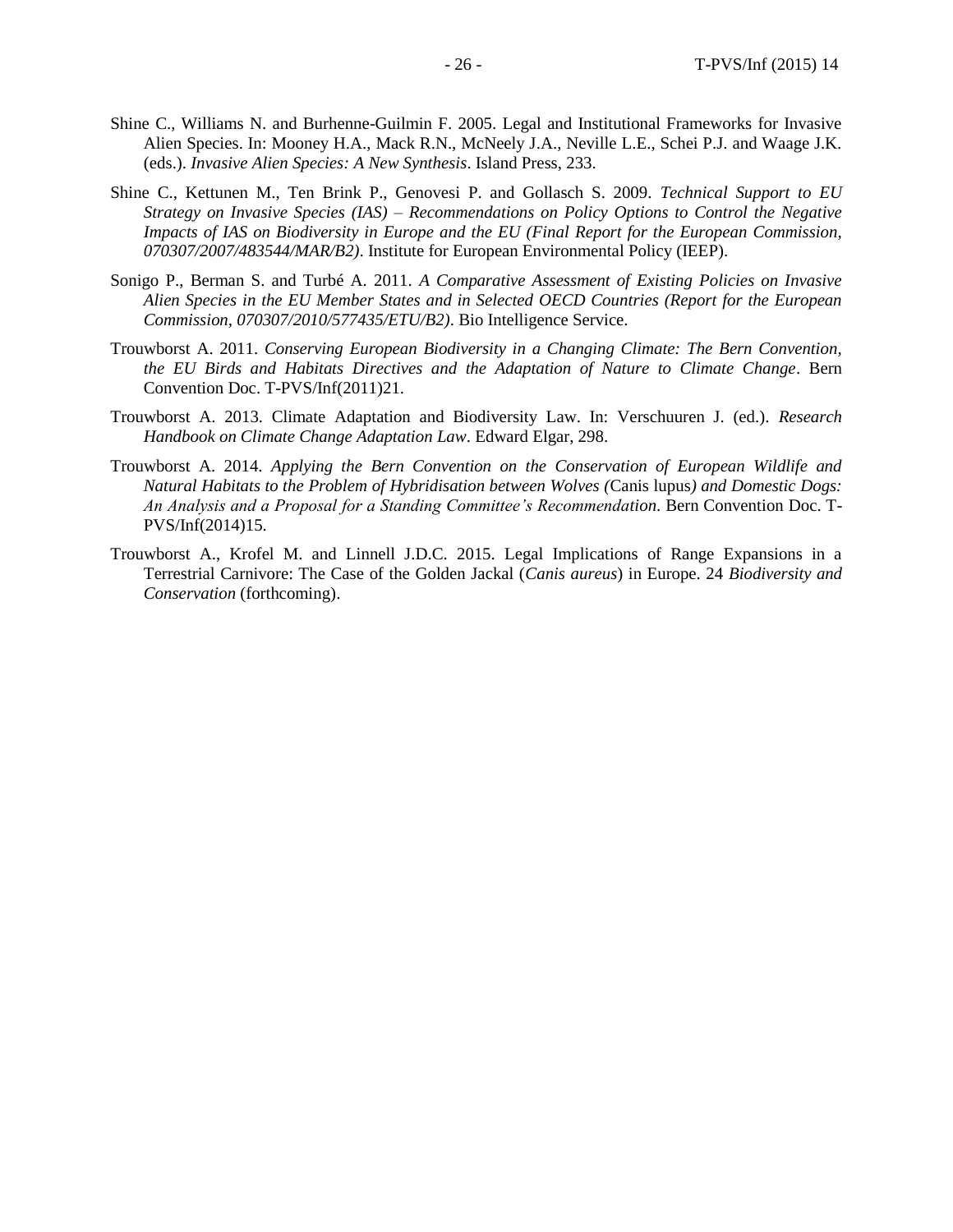## **ANNEX – PROPOSAL FOR A STANDING COMMITTEE RECOMMENDATION**



Convention on the Conservation of European Wildlife and Natural Habitats

Standing Committee

## **Draft Recommendation No. … (2015) of the Standing Committee, adopted on ….., on action to promote and complement the implementation of EU Regulation 1143/2014 on invasive alien species**

The Standing Committee of the Convention on the Conservation of European Wildlife and Natural Habitats, acting under the terms of Article 14 of the Convention;

Having regard to the aims of the Convention to conserve wild flora and fauna and its natural habitats;

Recalling that under Article 11, paragraph 2.b of the Convention, each Contracting Party undertakes to strictly control the introduction of non-native species;

Recalling also Articles 2, 3, 4 and 11, paragraph 1 of the Convention;

Recalling its previous Recommendations addressing invasive alien species, including Recommendation No. 99 (2003) on the European Strategy on Invasive Alien Species and Recommendation No. 125 (2007) on trade in invasive and potentially invasive alien species in Europe.

Welcoming the entry into force and application by the EU and its member states of Regulation (EU) No 1143/2014 of the European Parliament and of the Council of 22 October 2014 on the prevention and management of the introduction and spread of invasive alien species;

Determined to promote the effective application of Regulation 1143/2014 and to promote the taking of corresponding action by Contracting Parties that are not EU Member States, in order to achieve an approach that is as uniform and effective as possible across Europe;

Taking note of document T-PVS/Inf (2015) 14, which identifies various courses of action that may be taken under the Convention in this regard;

Noting that important contributions could be made through technical work, including the development of guidance, in coordination with the European Commission and other relevant bodies as appropriate, regarding several aspects of the implementation of Regulation 1143/2014, including:

- assistance with the performance of risk assessments in accordance with Article 5 of the Regulation,
- guidance on the identification of priority pathways and the design of priority pathway action plans, as required under Article 13 of the Regulation,
- guidance on the design and operation of the surveillance systems required under Article 14 of the Regulation,